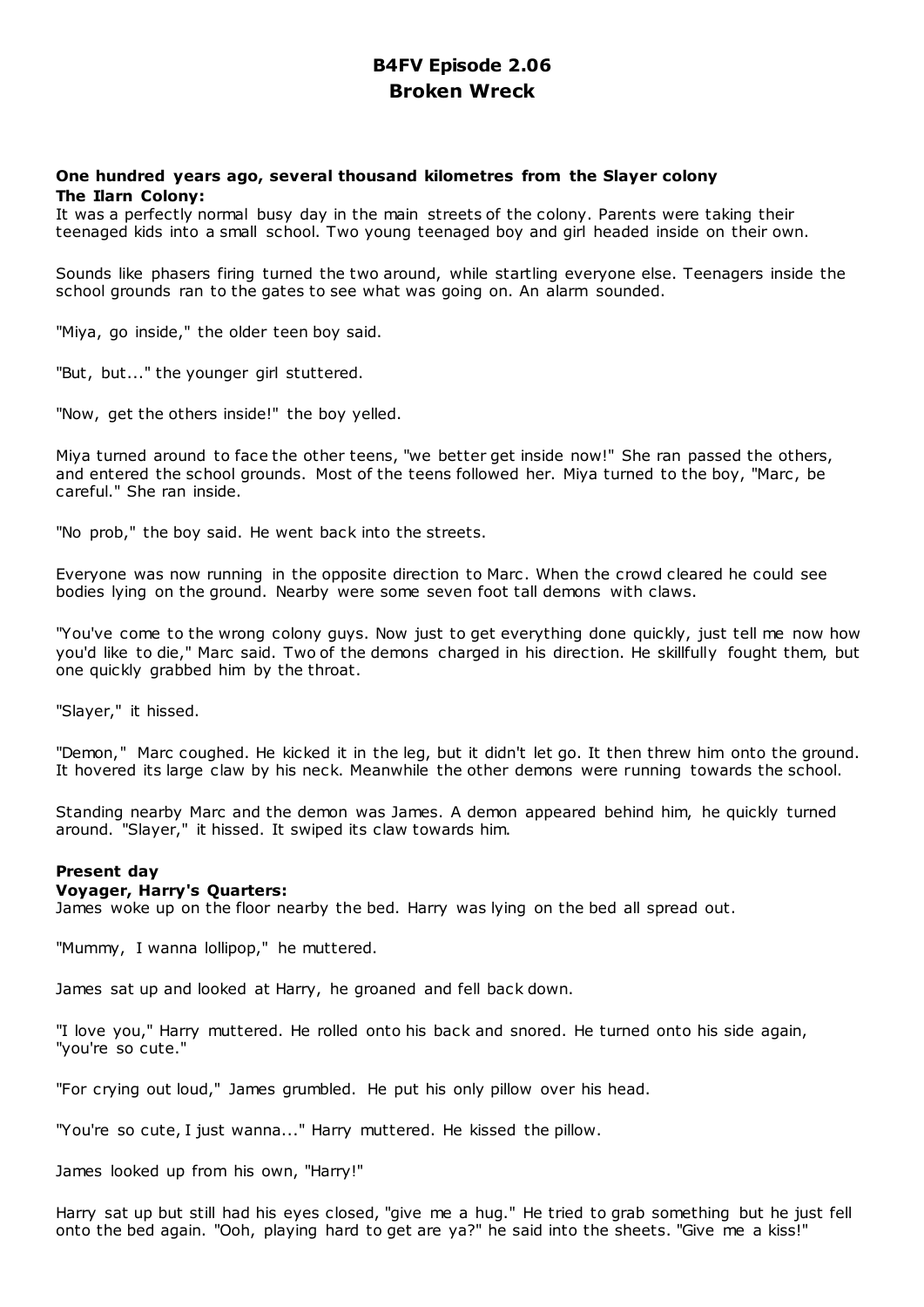James picked up one of the empty bottles of pop and he threw it towards Harry.

"Ow you rascal," Harry mumbled.

James felt around for something else, he picked up Harry's boot. He pulled a face, then he threw it. It hit Harry in the head, he woke up. "What the... why is a bottle and a boot here?"

James rolled his eyes, he fell back on the floor. "Can't talk, sleeping."

Harry shrugged, he fell back on the bed and started snoring, "mummy." He turned around, "keep her away from me."

James sat up looking more annoyed, he saw Harry sucking his thumb. "Oh very cute," he said sarcastically.

"Keep her away," Harry moaned. James threw another boot towards Harry, he woke up. "My god, what a nightmare."

"I guessed, Janeway?" James said.

"Uh huh," Harry stuttered.

"Knew it," James said. He fell back down on the ground.

Harry nervously glanced around, "it was just a dream, just a dream." James rolled his eyes, and he put the cover over his face.

### **The Bridge:**

"Ah the night shift, a time where I can boss everyone around," Tom said.

"Shut up, trying to sleep," Claire snapped from the helm.

"Yes ma'am," Tom said. He pulled a face, "wait, aren't you supposed to fly the ship?"

"One word, auto pilot," Claire said.

"Isn't that two?" Tom asked.

"Not on my shift," Claire muttered in response.

"How come we're nearing a planet?" Ian asked.

Claire went red, "no we're not."

"I'll show you, viewscreen on," Ian said.

The viewscreen changed to show a planet too close for comfort. "It's a trick," Claire laughed. She looked at her console, "oh crap."

"Now you've done it Claire, they're hailing," Ian said.

"Finally, some excitement. On screen," Tom said.

"Fine," Ian muttered. He fiddled with his station. The viewscreen changed to show an old guy.

"Greetings Voyager. My name is Ligod Geenewell," the man said.

"Um, Tom Paris hi. Um, how did you know who we are?" Tom said.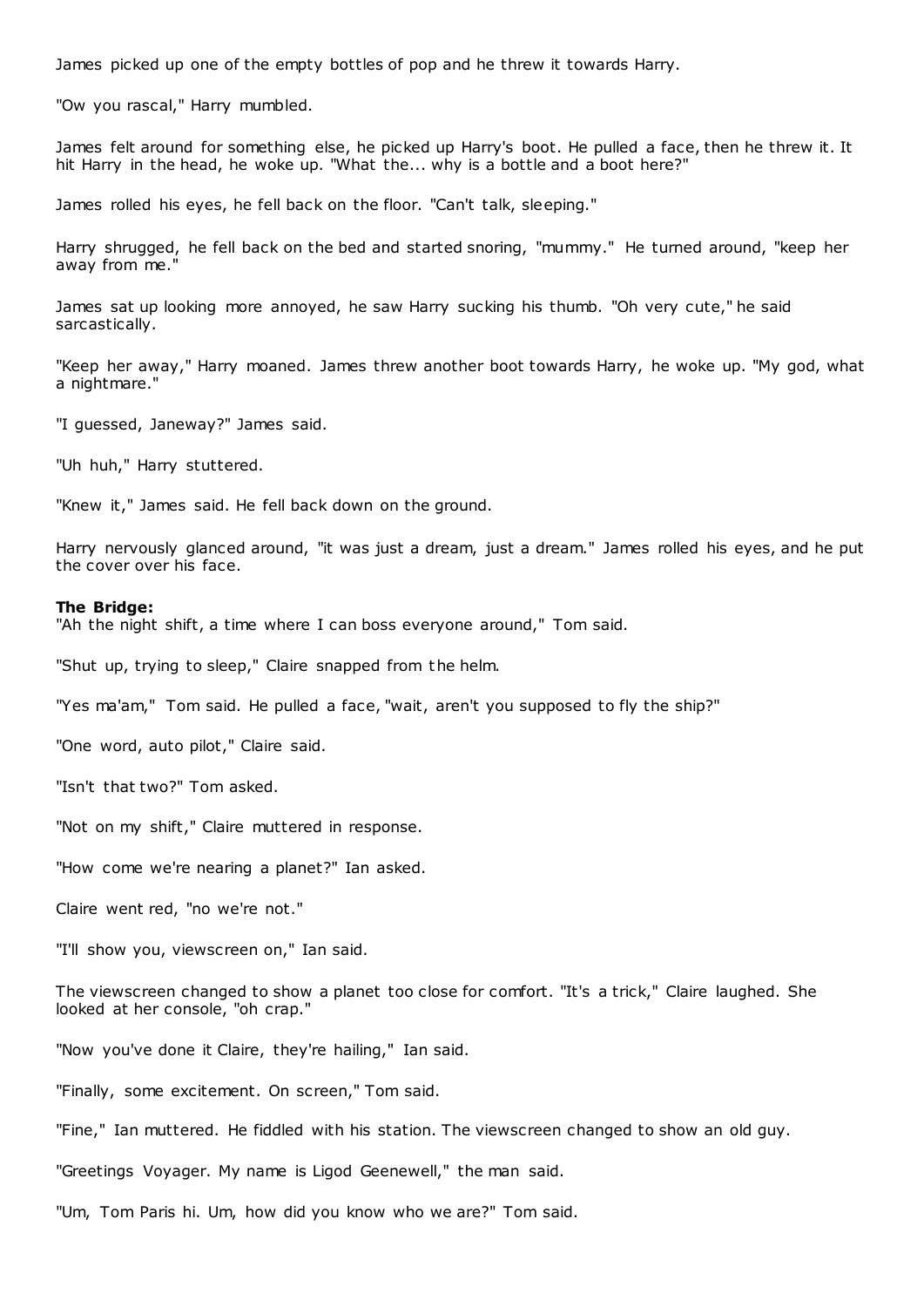"We've been expecting you. Where might I ask is your Captain?" Ligod asked.

"She can't ever sleep with all that coffee she drinks," Claire muttered.

"Right, but she's not available. Technically I'm the Captain now," Tom replied. Everyone laughed.

"My arse is a better Captain than he'll ever be," Faye said quietly from the science station.

Claire glanced at her, she prepared a hi five. Faye smiled sweetly. Tom looked over, "what did that girl say about me? Shy my ass."

"My arse, his arse, no contest," Faye said. Claire giggled hysterically.

"Claire, what's she saying?" Tom asked.

"Wouldn't you like to know," Claire giggled.

"Yes, that's why I asked!" Tom yelled. He glanced back at the screen and smiled. "The Captain, I'll get her."

"Good luck," Ian muttered.

As Tom was leaving Claire said, "Faye's butt, you have the bridge." The two girls laughed, Tom left at a loss.

### **The Mess Hall:**

"And then he said 'mummy I wanna lollipop'," James was saying.

"Aaaw, how cute," Danny giggled.

"Yeah, very cute," Jessie said sarcastically.

"It got worse, not telling anyone when Danny's around," James said. Danny sulked. "But did I tell you what he did the previous night?"

"No," Jessie and Danny both replied.

"He got up, and tried to hug the wardrobe. He thought it was his mum," James said. Danny and Jessie laughed.

Meanwhile Harry was talking to B'Elanna at the other side of the room. "He dumps everything on the ground, he uses my rations to replicate all his food, and yesterday he broke my computer," Harry said.

B'Elanna's eyes widened, "how did he do that?"

"I was telling him off for dumping his clothes on my bedroom floor, and he dropped his fist onto the computer," Harry replied.

"Yeah, that guy is freakishly strong. He's a short freak," B'Elanna said, imitating his voice while trying to keep a straight face.

"I'm so glad you think it's funny. It could have easily been you," Harry muttered.

"Yeah like the Captain would make another girl James' roommate," B'Elanna said.

"What am I going to do anyway? Your teams still haven't started on their room yet," Harry said.

"Well to tell you the truth, there's a bit of a betting pool going on in Engineering right now," B'Elanna said.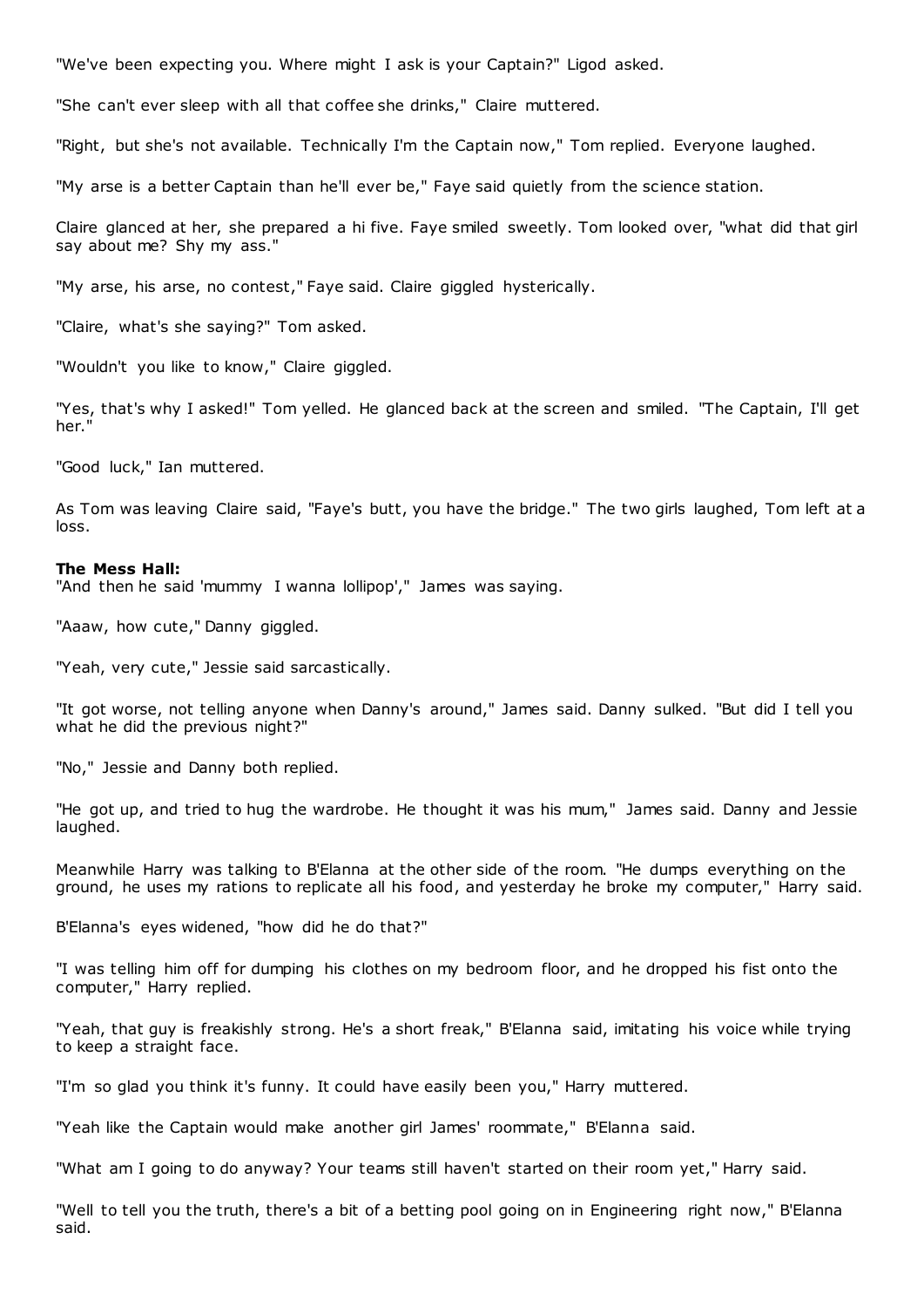Harry looked shocked, "what! What kind of a pool!?"

"Um well, the popular one is how long before you and James get into a public fight. Another one is how long until he kills you. There's one about how long it'll take for Jessie to go crazy. That kind of thing," B'Elanna replied.

"But you're in charge, can't you order them?" Harry stuttered.

B'Elanna looked nervous, "I would, but I betted that you and James would have a fight sometime this week."

Harry pouted, "but, oh thanks. He's beaten up Tom, and he'll probably win against me. I thought you were my friend."

"I know, I'm sorry. But you have to be realistic when it comes to these bets. Anyway if you can't beat em, join them," B'Elanna said.

"Fine, I'll do that. Any bets there that'll annoy the hell out of James?" Harry asked.

B'Elanna smiled, "those rations are as good as mine."

Harry started drumming his fingers on the table, "B'Elanna, wanna win some rations you've gotta help me here."

"Fine, the Jessie going crazy one and there's an odd few people who think you'll probably murder him in his sleep," B'Elanna said.

"I couldn't, well I can't kill anybody," Harry said. He glanced down at the table, he looked back up at B'Elanna. "I'm in that one, give me a week, two days of rations."

"You're on, only two people have done that one so you've got a better chance," B'Elanna said.

"Yeah, cos I can control me but not if I have to put up with him for another week," Harry said.

# **Janeway's quarters:**

Tom walked in, he pulled a face and held his nose. He made his way into the bedroom. He tried not to laugh as he saw Kathryn lying on her bed, no doubt cuddling a coffee bear.

"Captain, wakey wakey!" Tom yelled as he stood near the bed.

Kathryn sat up still asleep, she punched him and fell on the bed. "Coffee coffee, you're so fine, you're so fine." She then started snoring.

A light bulb switched on in Tom's head, "coffee."

A few minutes later he came back with a spray can, it had 'coffee spray' on the label. Tom then put a peg on his nose, and sprayed the can near Kathryn's bed. She bolted upright, "coffee!"

Tom took a few steps back, and sprayed again. Kathryn climbed out of the bed and started following him. They both got to the living room. Tom sprayed near the table where there was cereal, and a cup of coffee.

Tom pushed the cup in her face, she opened her eyes. "Tom? Oh coffee!" she said happily. She sat down at the table after snatching the cup.

"Captain, when you've finished there's a guy from the planet who wants to talk with you," Tom said.

"After my coffee!" Kathryn snapped.

"I know," Tom sighed. He walked out.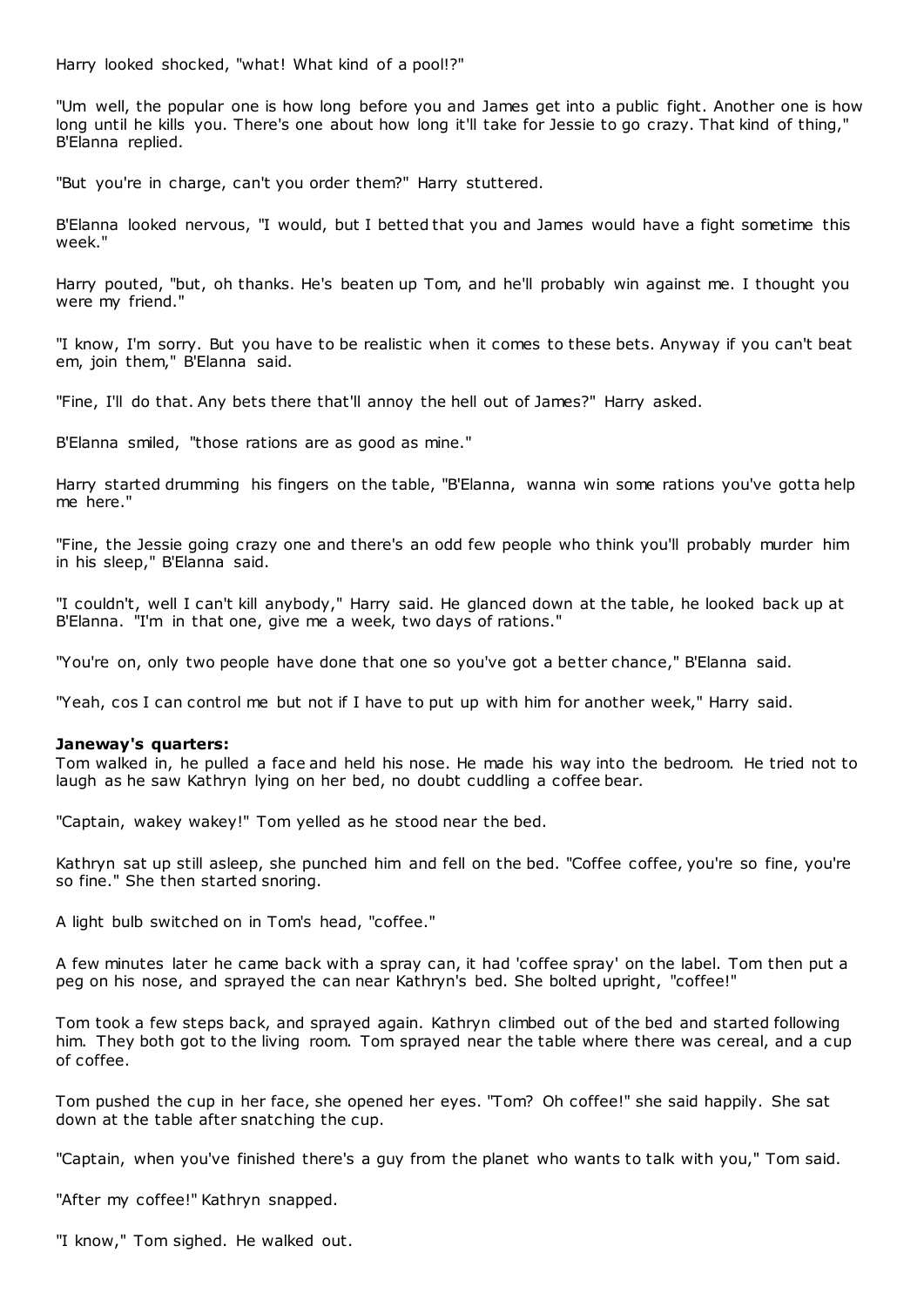# **Several hours later:**

Kathryn literally fell out of the turbolift. "Hi everyone!" She pulled herself to her feet.

"Captain, they hung up," Tom muttered.

"What! When?" Kathryn screeched.

"About ten minutes after I told you to come, in other words two hours ago," Tom replied.

"I tried talking to him an hour ago, but he insists on talking to you," Chakotay said. Kathryn burped loudly, she giggled hysterically. "God only knows why."

"Maybe we should seriously sober her up," Jessie suggested.

"Good idea," Danny said, with an evil glint in her eyes.

Kathryn glanced around the room nervously, "what, what are you going to do?"

"Oh nothing," Chakotay replied.

## **The Mess Hall:**

All that was heard was an ear piercing scream, but no one seemed surprised.

"Janeway must be getting sobered up again," Neelix muttered.

### **A few tea-full minutes later:**

"Ok, hail the colony again," Chakotay ordered.

"Aye sir," Harry said.

Ligod appeared on the viewscreen, "I am not going to debate this with you Wilton. I have two milks in my tea, and I always did!" He quickly turned around, "oh Voyager, sorry."

"That's fine, here's the Captain," Chakotay said.

Kathryn glanced menacingly at him before stepping forward, "I'm Captain Janeway of blah blah, don't care... why did you get me tea!?"

"Maybe we should have introduced an ape as the Captain, we'd be better off," Jessie said.

"But Chakotay already tried," Danny said.

"That's it, I need a vacation," Chakotay groaned, he left the bridge.

"Um well, better make this quick. I need to talk to you privately," Ligod said.

Danny giggled, "he must mean that..." Jessie quickly put her hand over her mouth. "Mmmm, mmm!" Danny squealed.

"Fine I'll beam you here," Kathryn muttered. She waved her hand in Harry's direction.

"Thank you Cap..." Ligod said before getting cut off.

"You know we could have made you have decaf," Tom commented.

Kathryn gasped, "you wouldn't dare!"

"No actually I wouldn't," Tom stuttered.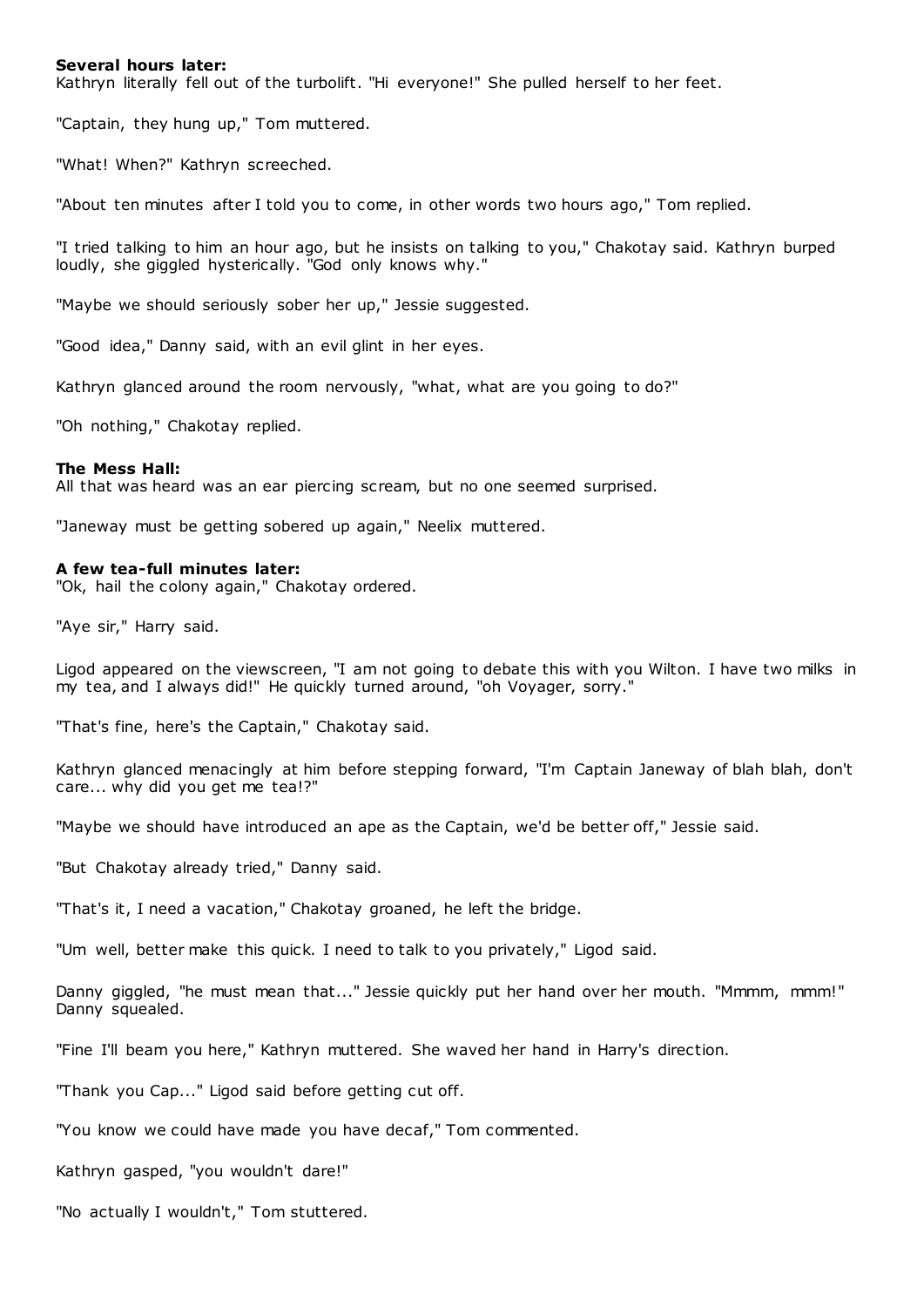"But what about the time you..." Jessie said.

"I didn't give her decaf, ever Jess," Tom quickly butted in.

"But you give her decaf everytime you give her coffee," Jessie said.

Kathryn did her usual death-glare in Tom's direction, he swallowed hard. "You know, I think I remember James promising to tell me some secret about Harry. Gotta go." Tom ran into the turbolift.

Harry blushed furiously, "I thought he'd be on my side."

"Gotta hear both sides, I guess," Jessie said.

"Ok then, lemme see," Harry muttered.

Kathryn stood back up, "better meet Mr Oh My God, excuse me." She went into the other turbolift.

"Wasn't it Mr Ligod?" Tuvok said. Everyone else shrugged.

### **The Ready Room:**

"Let me get this straight, you think a member of my crew is one of these Slayer people?" Kathryn said questioningly.

"Yes, but the whole Game Cube and Slayer subject is supposed to be confidential. Only Admirals and the Slayers themselves in your species should only know," Ligod said.

"What are the Game Cubes anyway?" Kathryn asked.

"I can't answer that. What I've told you is already breaking the rules," Ligod replied.

"But you only told me that there are an odd few people in mostly every humanoid races, that are stronger than they should be. Also they fight these Game Cubes and other supernatural things," Kathryn said.

"Yes, that is all supposed to be confidential. But I have to tell you since your ship is out of contact with your home, and you have a Slayer we need," Ligod said.

"Is that why you would only speak to me?" Kathryn asked.

"Yes. I hope you can forgive my rudeness to your crew. It's just this is very important and..." Ligod said.

"Yes yes, apology accepted. Coffee?" Kathryn said, as she put two cups on the table.

"Um yes thank you," Ligod said.

Kathryn sat down, "so what is the emergency?"

"Well we live on the ocean colony several kilometres away from many thousands of native colonies. We've been living in peace, and they never bothered us and vice versa until an incident one hundred years ago," Ligod said. He drank some of the coffee, he cringed and poured it in the nearby plant.

"They informed us of a threat so we sent our strongest Slayers, the Chosens of that current generation, to investigate but blend in with the natives. They never came back. Everytime our Chosens were at a suitable age we'd send them too, none of them came back either."

Kathryn finished her coffee, she stood up and headed over to the plant. "So, what's this got to do with us?" She stroked the plant, "oh and thanks for feeding my coffee plant, its favourite is coffee obviously."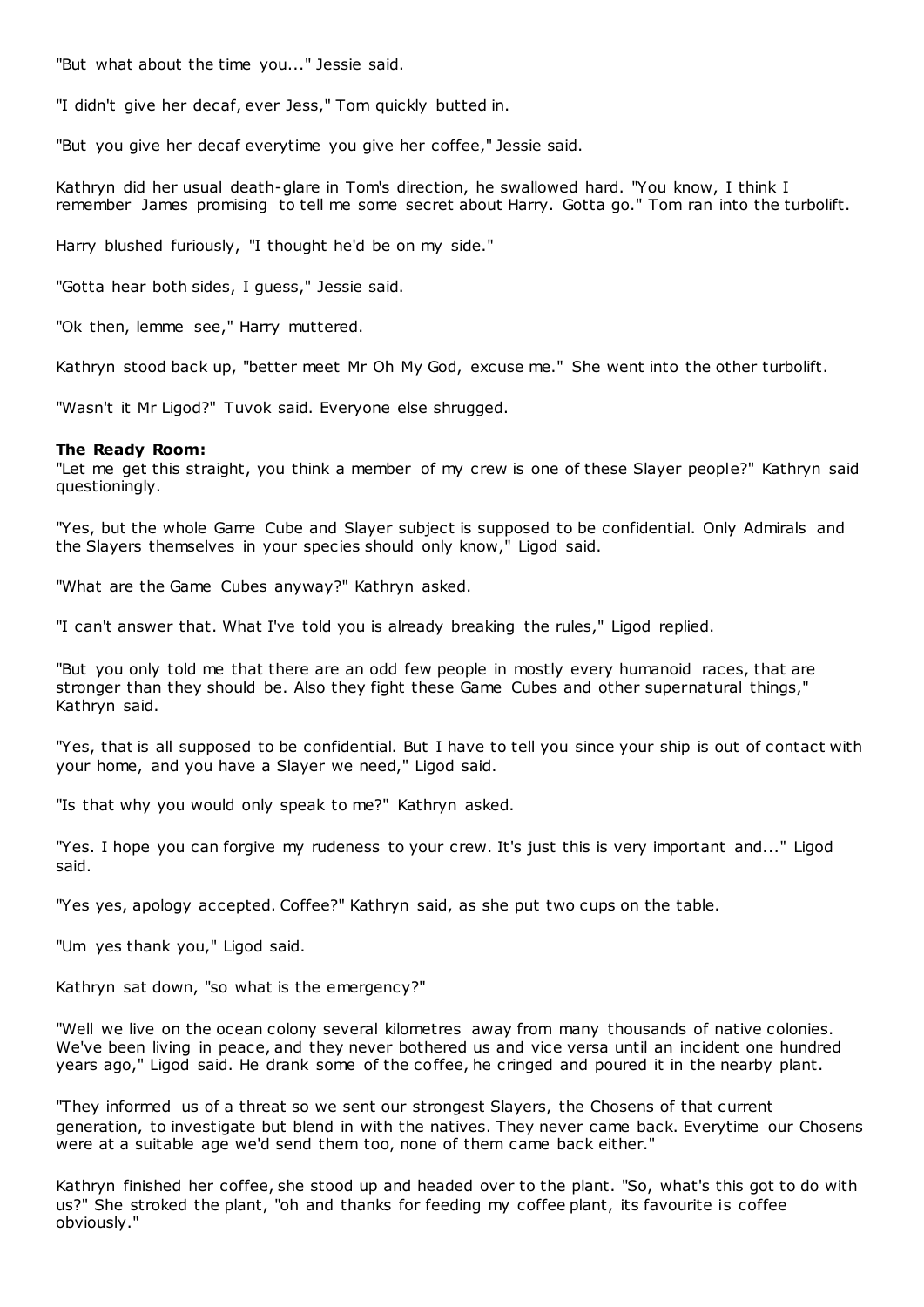Ligod pulled a disgusted face, "um you're welcome. Anyway the reason I'm here is that we think that Slayer I mentioned is a Chosen."

"Planning on sending him or her to their death, I think not," Kathryn grumbled.

Ligod smiled, "we have two advantages this time. One, we already have two other potential Chosens who are willing to solve this mystery, so there will be three going instead of two like the last three times. Two, the oldest Slayers, the second one being your crewman, are much older than the ones we sent."

"I hope you know who to look for, cos I have no idea," Kathryn said.

"We know a lot about him. His name is James Taylor," Ligod said.

Kathryn accidentally spat coffee in his face, "what!?"

Ligod wiped his face, "I'm sorry, I know this'll be difficult for you but I'm certain he'll come back, unlike the others. Your son will be fine."

"Wait... my son?" Kathryn stuttered.

"Yes, we watchers know a lot of things about the Slayers. Their birthday, parents, ancestors. Unfortunately we just don't know this time whether he's the Chosen, or if the other two are," Ligod said.

"He's not my son," Kathryn said, pretending to laugh.

"I'm sorry, but we're never wrong. We know Peter Taylor is his father. His grandparents are Michelle and Matthew Taylor, Gretchen and Edward Ja..." Ligod said.

"Ok enough. You can have him, but he's not my son," Kathryn said.

"But I thought you were dead set against any of your crew going," Ligod said.

"Yes well James can take care of himself, and if he was my son I wouldn't let him go," Kathryn said.

"Ah, you want this a secret. I won't tell anyone," Ligod said.

"Good, I mean there's nothing to tell," Kathryn said.

# **Harry's Quarters:**

James stuck his head through the main door, the room appeared to be empty. He stepped inside, and went over to a pile of clothes which was lying on top of a bag. He pushed off the stuff, and started to look through it.

Harry stepped out of the bedroom, "oh it's you."

"Yeah, not you're darling fiancée," James muttered sarcastically. He dumped all the stuff back on the bag.

"For the last time, I don't sleep walk or talk. And besides, why put your stuff on your bag, I don't wanna look," Harry said.

James shrugged, "well you put dirty socks over your *secret* porn stash."

Harry went bright red, "it's not mine, Tom thought I'd need it. I didn't want you to see it cos you'll tell everyone. How did you know anyway, you're just like him."

James glared in his direction, he threw a t-shirt at him.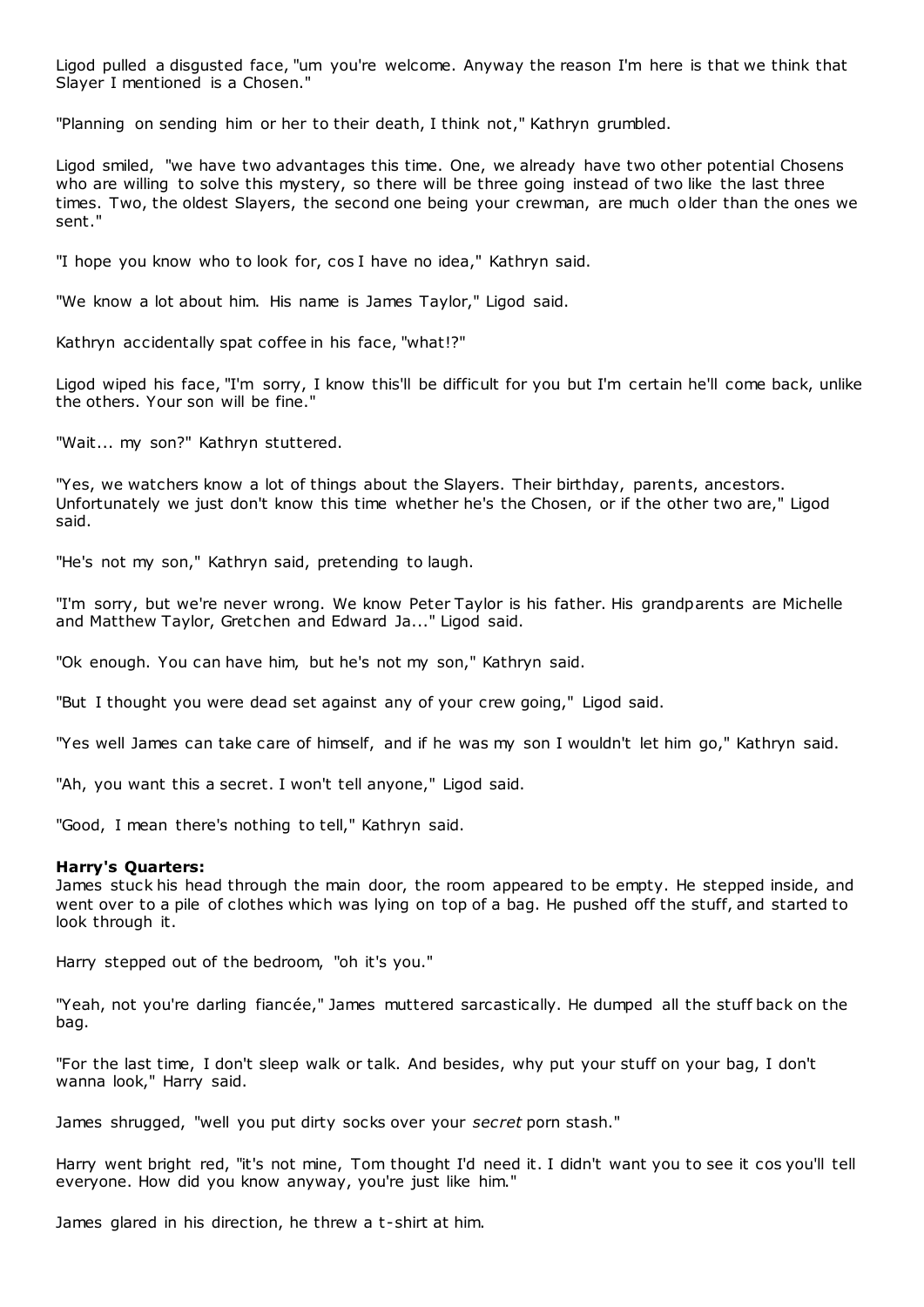"Aaaargh, get it off!" Harry screamed.

"It's clean you moron," James muttered.

"Oh, well you've worn it before," Harry said.

"Sad. Anyway I only knew cos I saw you do it," James said. He stood up.

Harry groaned, "you know I'm dead sick of this. You're the worst roommate anyone could have."

"Well maybe I'd actually try to be a good one if you'd stop spraying everything I touch, and keep me up all night with all that sleep making out," James said, folding his arms.

Harry gasped, "I don't do that second one!"

"Then why do you always wake up more tired than you were when you went to sleep, and on the other side of the bed hugging a pillow?" James asked him.

"Because... because you arrange me like that so I'll believe you. You are too freakishly strong," Harry replied.

"Like I'd have the energy to do that after fending off your advances in your sleep," James said.

"That's it, I'm going to talk to the Captain. I'm not living with you anymore," Harry said angrily.

In: "Janeway to Taylor."

"Oh, she knows already," Harry said.

"Let's hope so," James said. He tapped his commbadge, "what?"

In: "Come to the Conference Room. Someone wants to meet you."

"Your new roommate Taylor," Harry muttered.

"It better be for your sake," James said. He left the room.

## **Conference Room:**

Tom was busy flirting with a dark haired pale girl about James' age. A similar looking thirteen year old boy was standing next to her, while Ligod was pacing back and forth.

"Soo, a date tonight. Pick you up at eight?" Tom said.

She pinched his nose hard, and kept a tight hold. "How about now, this is fun."

Tom shook his head, the girl let go of him. He felt under his nose, "oh great it's bleeding." He rushed out, passing James as he did.

"Looks like I'm popular," James commented. Ligod rushed over to him.

"Ah James, it's great to meet you," Ligod said.

"How do you know for sure I'm him, it could have been that annoying tall guy," James said questioningly.

"Watchers know their Slayers," Ligod replied.

"Oh great, a watcher, no way I'm doing this again," James groaned.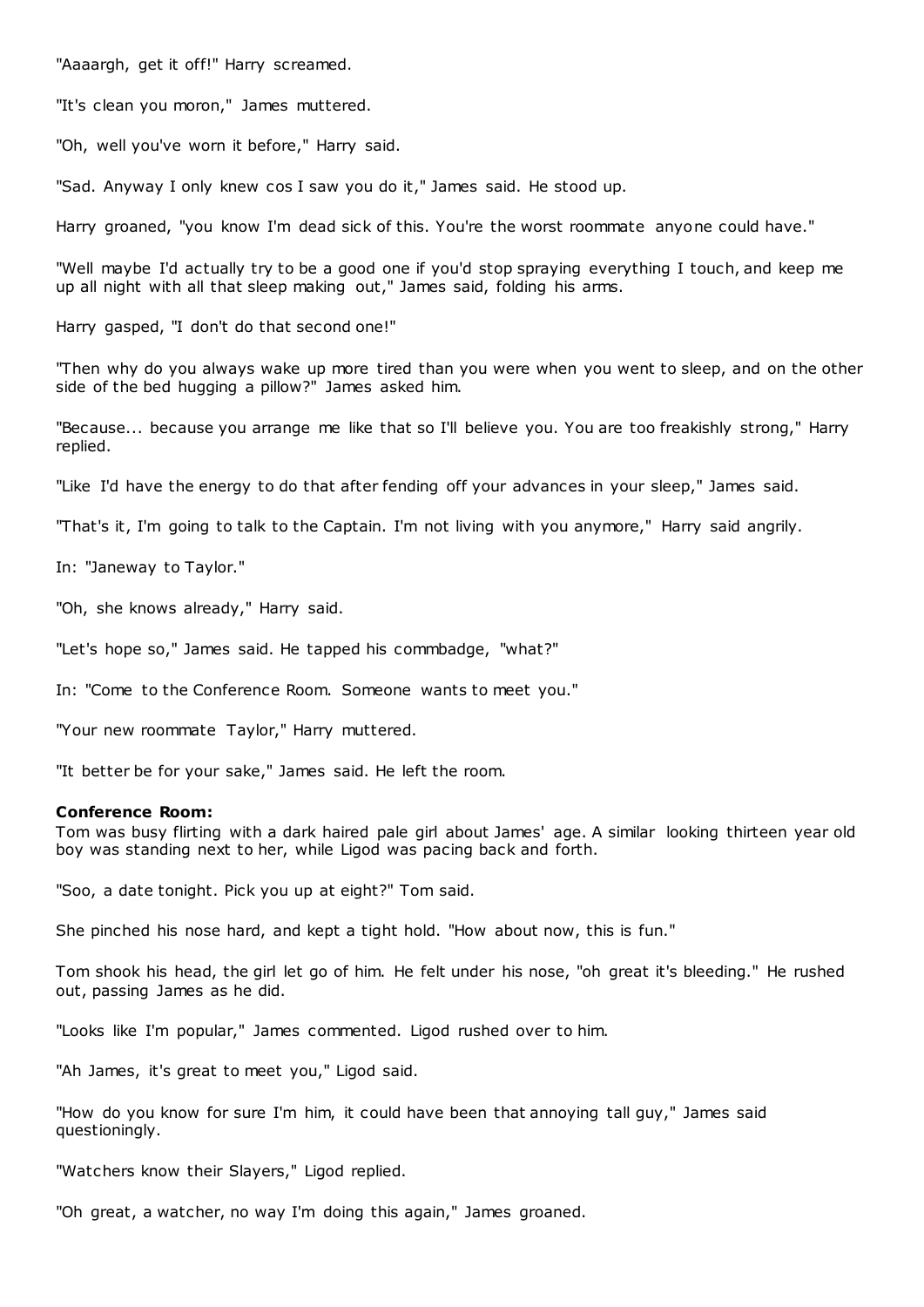"I know, aren't their intro speeches and junk boring?" the boy said.

Ligod glanced his way, "Rean hush." The lad rolled his eyes.

"What's all this about then?" James asked.

"Simple, you're at least a Natural Slayer who, if those two aren't, is actually a Chosen. Clear?" Ligod said.

"No, but a little bit of yes, but more don't care," James said.

"You should though. Now I am sending these two to a colony that we lost contact with many years ago. You're going to go with them to either find survivors, and find what happened. Or if nothing has happened, get communications working," Ligod said.

"I don't do as you say," James said.

"Your Captain said you have to," Ligod said.

"I don't do as she says either," James said.

The girl sniggered, "what's wrong, are you scared?"

"When do we leave?" James asked.

Ligod smiled proudly at the girl, "good work Zare."

#### **Later:**

James left Harry's quarters with his bag, Harry followed him out. "Sorry Harry, it's over," James said.

"What do you expect me to say? 'Please come back', don't flatter yourself," Harry snapped.

"Way to ruin a good joke," James said. He turned the corner.

Harry glanced back at the room, "I wonder what's in his other bag." He rushed inside.

#### **The shuttle bay:**

James, Zare and Rean were standing nearby one of the shuttles. Jessie strolled in. "Speaking of which," James said. He went over to her.

"Lucky sod, she's cute," Rean commented.

Zare glanced over briefly, "nothing special."

"A little bird told me you were going on a dangerous mission, again," Jessie said.

"I should stop feeding that damn bird, well at least shoot it," James said.

"I'm coming too," Jessie said.

"Ok but you're not," James said.

"Practising being overprotective are we?" Jessie asked. James was about to answer but she interrupted him, "no wait, you always were."

"So are you in your own way," James said. "You're not coming."

"What's wrong, scared I'll show people I'm tougher than you are?" Jessie asked smugly.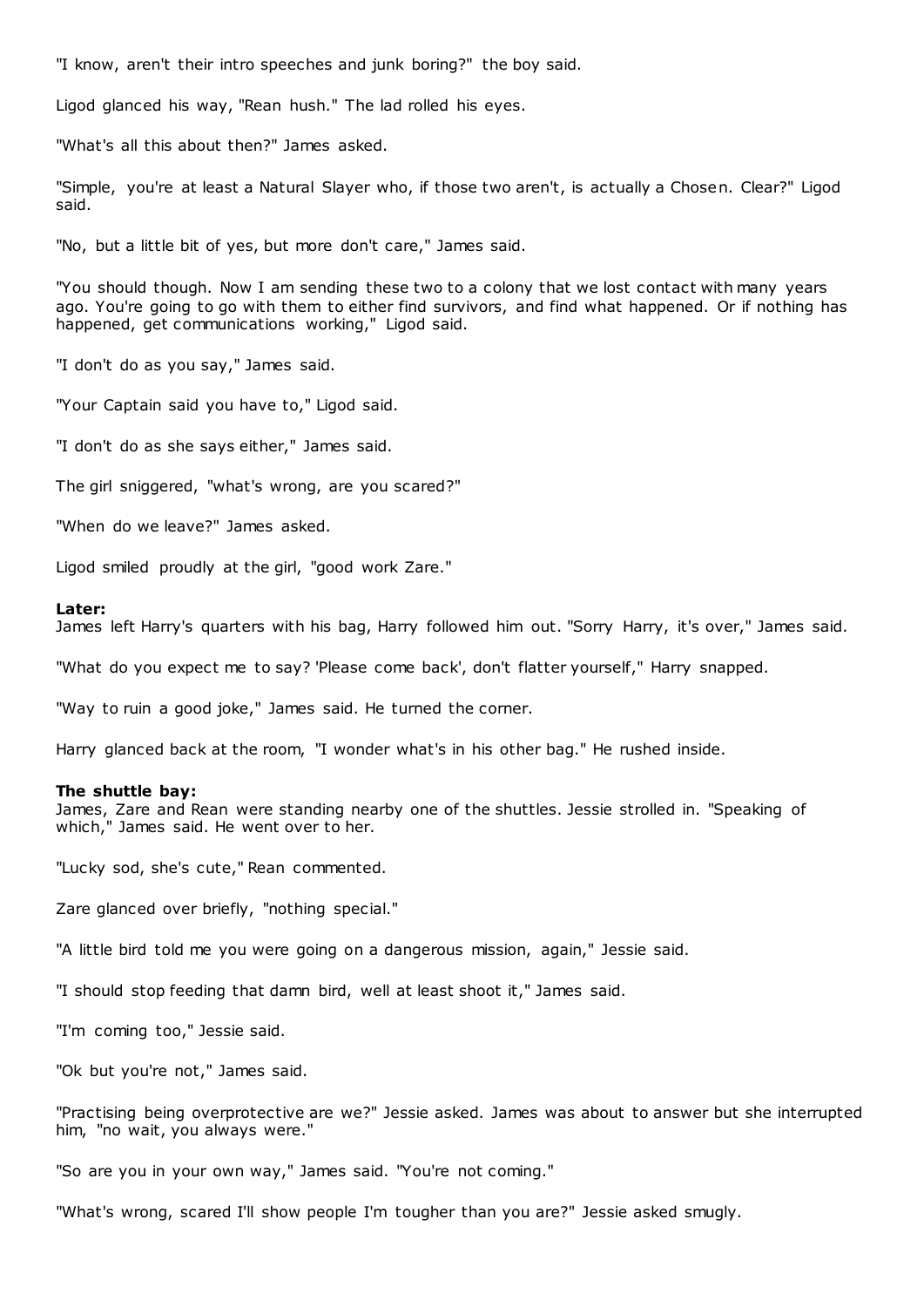"We should get on the shuttle," James muttered. Jessie smiled, she went towards one of the shuttles. "Stop falling for that," he said to himself. He, Zare and Rean followed Jessie into the shuttle. They found her just standing, glaring at something.

"Hi, best pilot on Voyager at your service," Tom said cheerfully.

# **A little while later, the ocean planet:**

"Why are you here?" James asked.

"Cos I love the water, I've always wanted to work on the ocean but..." Tom replied.

"No, why are you here!" James asked loudly.

"I don't get what you mean," Tom said.

"Watch me annoy the pilot, unless he's a nice guy," Rean said.

"No, no, annoy away," Jessie said.

Rean turned to look Tom's way, "are we nearly there yet?"

"Yes actually," Tom replied.

"Crap, ok you stink," Rean said. He glanced back at Jessie.

"If you're trying to impress me with that, you have no chance," Jessie said. She looked towards James, "James annoy Tom."

"Ok," James said.

"No," Tom moaned.

"See, he's only said ok so far, and it's working," Jessie said.

Rean groaned, "I wasn't trying to impress you. I'm a Slayer, I can't date."

"You'll be surprised how many guys have tried to impress me like that," Jessie said.

"We're nearing that colony," Tom said.

"Hail it," Zare ordered.

Tom pulled a funny face, "yes ma'am. " He fiddled with the station, "no response. According to sensors, no one's home. It's got one hundred years of rust inside it, and the power's off."

"Well if there's one hundred years of rust, there must be water and air right?" James said.

"Right, wow your intelligence amazes me," Tom said sarcastically.

James rolled his eyes, "well rust can only be made with water right. There's plenty of it outside that could have leaked inside."

"Wouldn't work anyway. The pressure shield, and life support are powered by waves and the nearby star. Nothing could have leaked in," Zare said.

"Why not power everything via those two sources?" Tom said.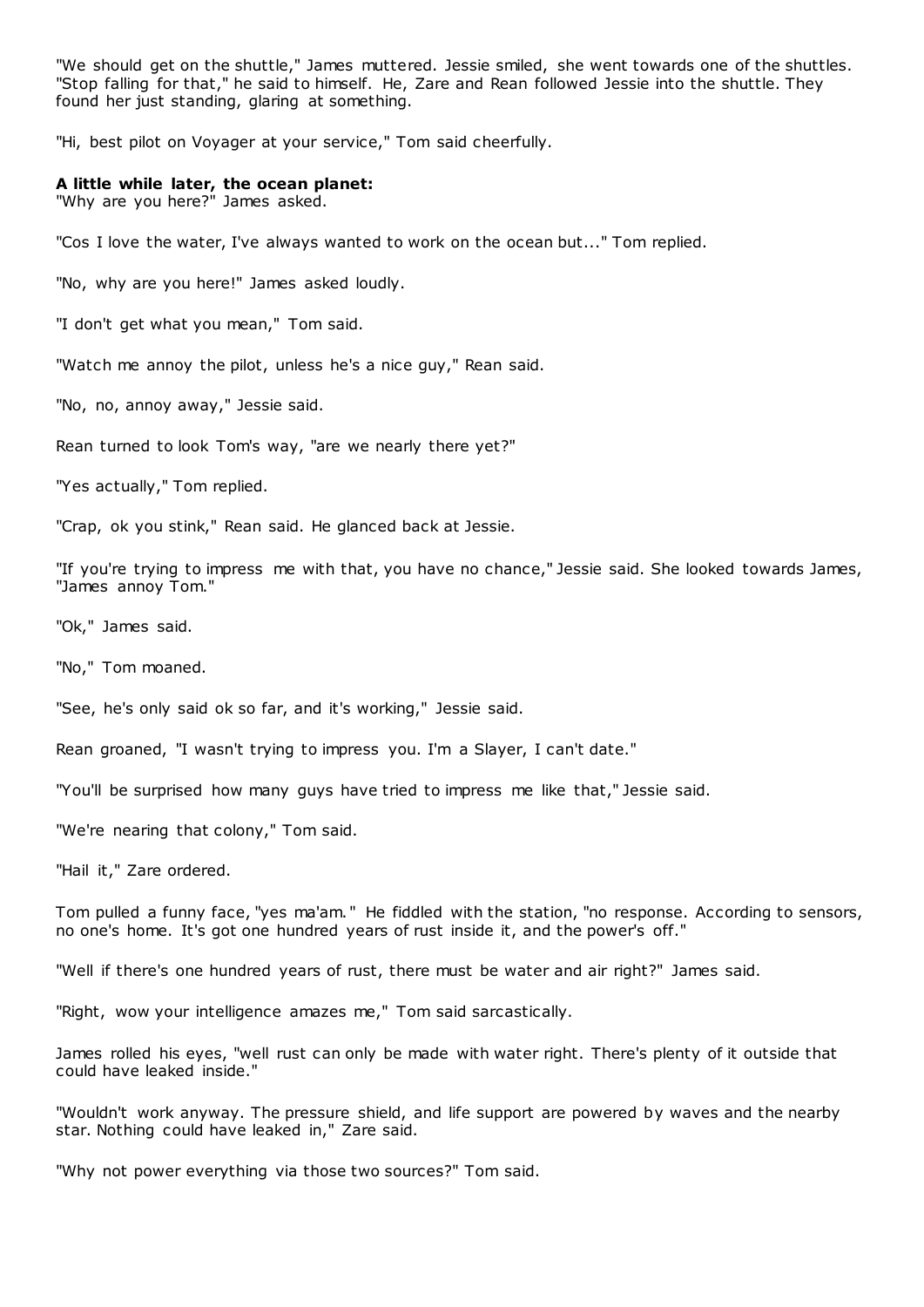"This colony was built one hundred and fifty years ago, and it hasn't been updated in a hundred. Our colony's shield allows power to get through to every system. This one's shield won't let anything through," Rean replied.

"Except visiting ships," Tom muttered.

"We're being let in?" Zare said.

"No, I was actually asking," Tom said.

"We need the codes," Zare said.

"Do we have them?" Tom asked.

"Nope," Zare and Rean replied.

"James, get hacking," Tom ordered.

"Who made you the boss?" James muttered. He went over to Tom's side, he fiddled with the station.

"We're being allowed access," Tom said.

"Wow, that was quick. Well done," Zare commented.

"I have many talents," James said.

"Including annoying people, and breaking their noses," Tom said.

"You didn't say that right did you. What you meant was breaking annoying people's noses," Jessie said.

James turned to her, "good one, hi-five." Jessie hi-fived him. Tom cursed under his breath.

"Take us in lanky," Zare said. Tom continued to curse.

The shuttle flew through a gap in the shields. It landed next to a much older ship.

"Better wait for the water to drain, we did let a lot in," Tom said.

"Definitely been left for a hundred years," Zare commented.

"Why do you say that?" James asked.

"The bay window shield we came through shouldn't have let water through. Ours has a filter. That technology is about eighty five years old," Zare replied.

"Right, all clear," Tom said.

"If it's an old bay door, better check if there's enough air too," Rean said.

"There is, I checked. I'm not stupid," Tom said. He headed towards the door, it opened just as he came up to it. A load of water splashed on him.

"Ooops, shouldn't have let the shields down should I?" Jessie giggled. Everyone else laughed with her. Tom cursed again, he stepped outside. The others followed him.

Once they had walked through the large bay doors they appeared in a dark village. Everyone looked around, there was no-one else around.

"Well this is nice and creepy," Jessie said.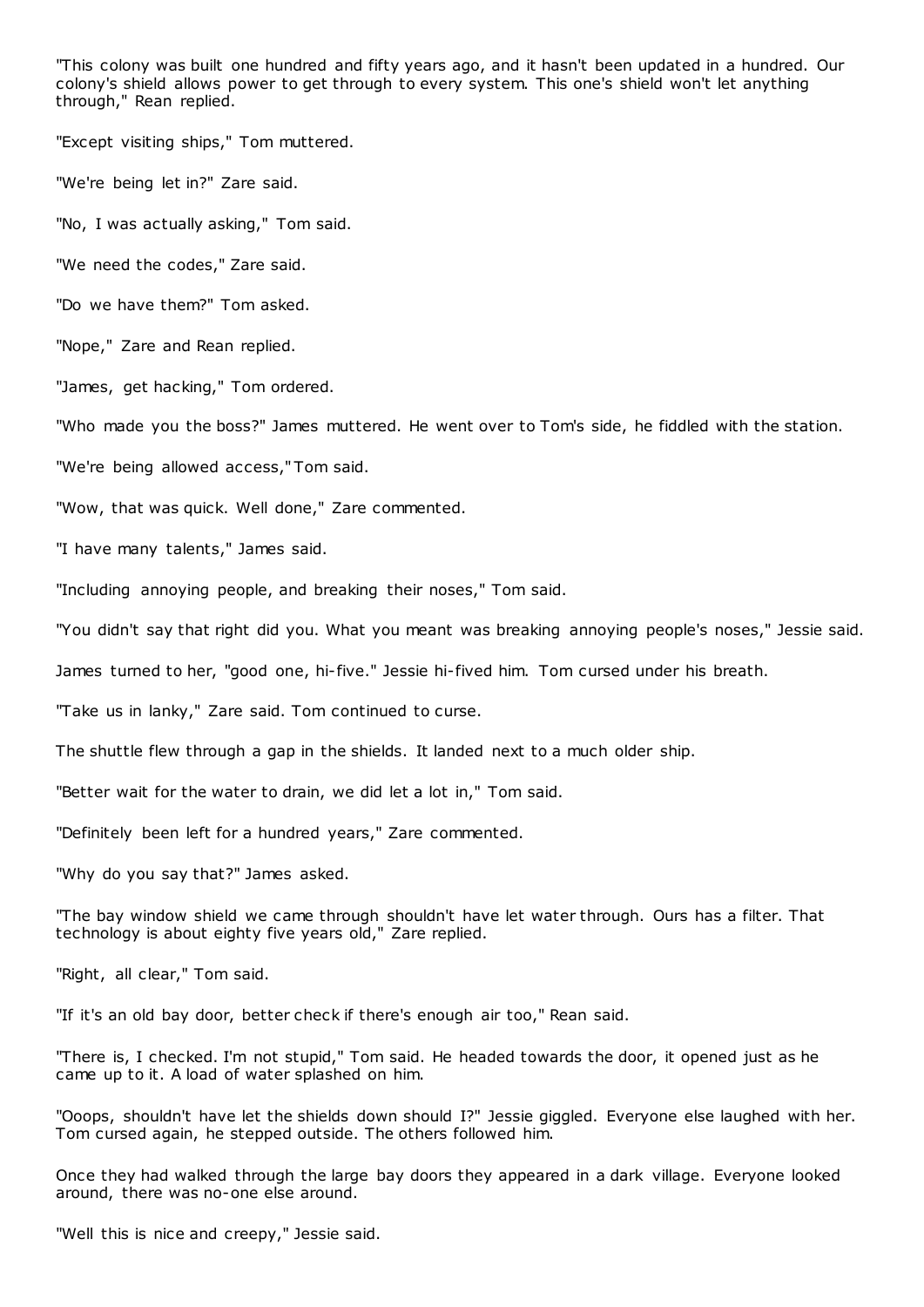Tom glanced all around him, "are you kidding? She's a beauty."

"Marry it then," James muttered.

"No, if I did who would you get off with," Tom said.

Zare glanced at the pair, "have some respect you two."

Rean went ahead of the others, he stopped outside a hotel entrance. "Was this place a holiday resort or something?"

"Yeah it was the best around. Let's have a look inside," Zare said. She and Rean went up the steps, the others followed her. They all spread out once they were inside.

Tom stepped outside another door, it lead to the outdoor pool which was just as dark as everything else. He used the torch to look around the entire pool area. It was completely deserted.

"Guys, check this out!" Zare's voice echoed through the whole area. Everyone quickly gathered around her. "The colony was last contacted daytime summer 2272, the whole hotel was fully booked."

"Then why does the hotel look empty, ie no bodies," Tom said.

"Was there any survivors?" Jessie asked.

"No, this is odd," Rean replied.

"Yeah, where is everyone?" James said.

A huge thud was heard outside, the group headed towards the pool area.

"Was it just me who heard a splash too?" Jessie asked. She stepped closer to the pool, she knelt down.

"Jess be careful," James said.

"I know," Jessie said.

Tom pulled out a tricorder, "no-one's touched the water in a hundred years, the colony has no bugs, anything else alive, and plants except fake trees, right?"

"Right," Zare said.

"Why does it look dark even when I point the torch at it?" Tom said. He started to fiddle with the tricorder.

A wave came out of nowhere, it splashed near the group. "Yuck, not nice," Rean moaned.

"Uh... where's that other girl gone?" Zare asked.

"Damn," James muttered. He walked forward, and fell into the pool.

"Is he nuts?" Rean said, looking up at his sister.

Zare glanced at him, "there should be a drain or something, try and empty the pool."

"Ok," Rean said, he rushed off.

Both Jessie and James surfaced, but Jessie looked unconscious. James managed to grab a hold of the side.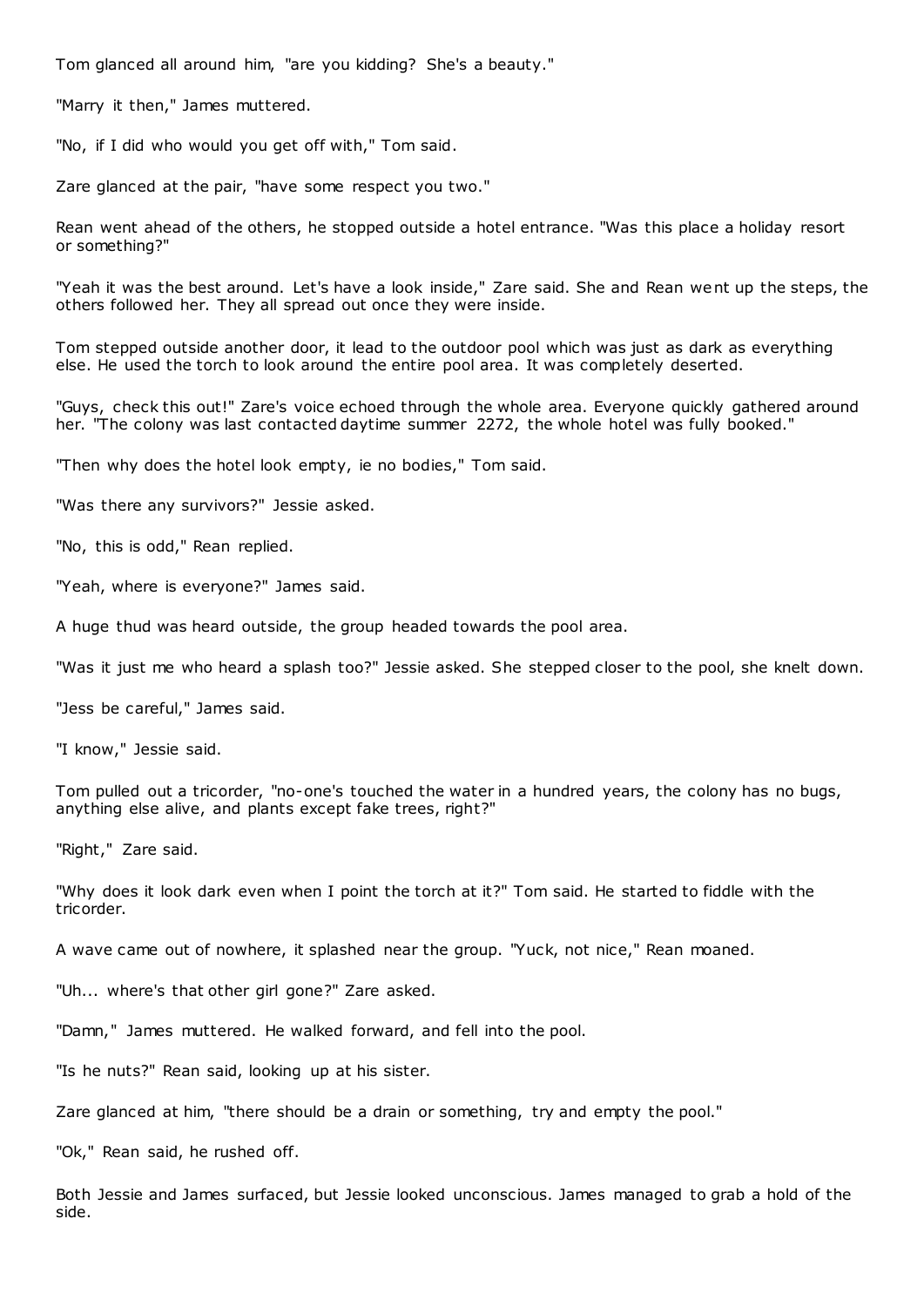"I did it!" Rean yelled.

Tom looked like he didn't hear him, "I don't think he can swim." He took off his jacket.

"Um, now wouldn't be a..." Zare muttered.

Tom jumped in, the water quickly drained, so he landed in one foot of water. Everyone watching cringed.

"Ooh, found something," Rean said.

Tom groaned, he stood back up. James walked over to him carrying Jessie. "Are you ok?"

"A few broken bones and dignity, I'm fine," Tom replied.

A bright light came on suddenly, everyone covered their eyes. Rean rushed over to Zare's side, squinting his eyes. Jessie woke back up, she quickly covered her eyes too.

"Ugh, that's not good," she coughed. James put her back on the ground, she wiped her arms.

Tom was the first to adjust to the light, his eyes widened in panic , "oh god."

"What?" Jessie said.

James collapsed, everyone just stared at him. Jessie knelt down next to him, her eyes adjusted to the light finally. She looked around, the whole pool walls and ground were stained in blood. She and James were covered in blood, while Tom's front was covered too.

"That pool wasn't dirty, it was blood stained," Zare muttered.

"What happened to him?" Rean asked.

Tom knelt down too, he checked James' pulse, "he's fine, looks like he fainted. That's quite cool, he won't have much of a tough image now."

"How did you get the lights to work?" Zare asked.

"Lights switch," Rean replied.

"The power mustn't have been drained, someone obviously switched the whole colony off when whatever happened, happened," Tom said.

Jessie suddenly collapsed too, Tom checked her pulse too. "Fainted too, must be something in the blood that they accidentally swallowed." Zare pulled a disgusted face.

"Just a thought, why is there blood in a pool?" Rean asked.

Tom screamed like a girl, this woke James and Jessie up. The other two stared at him.

"What the hell are you screaming for?" James asked.

"Behind you..." Tom stuttered. "Zare, Rean, below you." Everyone looked in the direction Tom had told them, they all gasped. Right at the side of the pool lay a body. "What the, how?"

James and Jessie quickly got onto to their feet. Zare jumped down, she scanned it. "Rean, cover your eyes."

"Too late," Rean stuttered.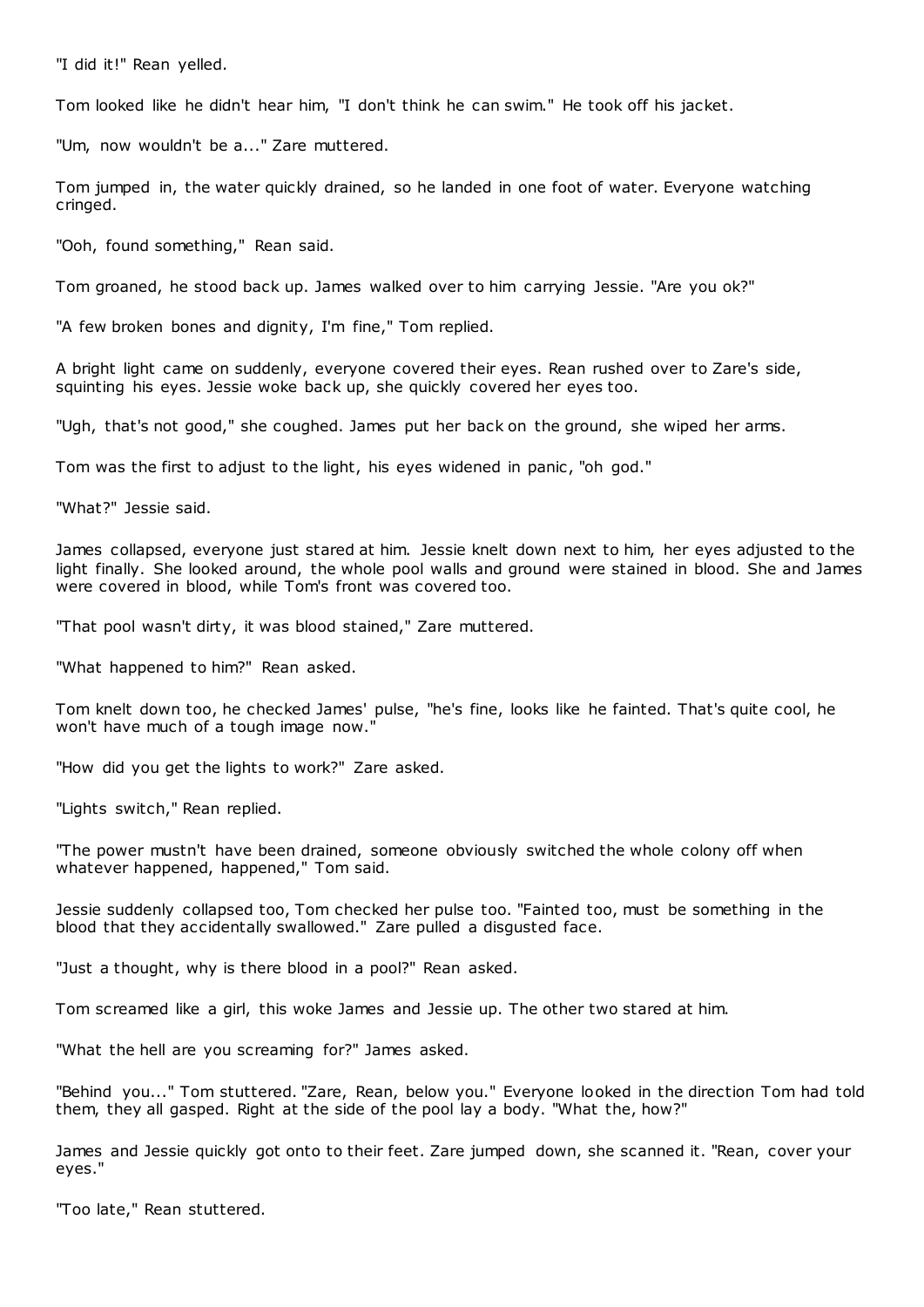Zare continued to scan, "well he didn't drown."

"So, how did he die?" Jessie asked.

Zare turned to everyone else on the pool floor, "well in a bloody way. His head's a little bit off."

"Oh my god, I nearly drowned in that guy's blood," Jessie stuttered.

"Most likely," Tom said.

### **Later:**

James, Jessie, Tom, Zare and Rean were now going down a narrow street, filled with deserted shops, houses and restaurants.

"I should sue the Leda, I'm now one of those wusses who faints when there's lots of blood," James was muttering.

"Well I didn't see the after and during massacre, and I've got the same problem," Jessie said.

"I think you two are overreacting a little. You were actually in it, and underneath it, you probably swallowed something. Tom only jumped into a few inches, and we just got splashed a bit," Zare said.

"You haven't got it as bad. I've been drenched by sea water, jumped into a pool only a foot deep, I don't think it can get any worse," Tom said. He suddenly disappeared. The others back tracked, they looked down an open sewer. Tom was hanging onto the sides. "No I was wrong."

"I didn't think this place would have sewer systems," Rean said.

"I know, but it's a hundred years behind us," Zare said.

"Erm, are you guys going to help me, or chat about sewers?" Tom stuttered.

"Chat about sewers," everyone else replied.

Jessie pulled a face, "actually that's pretty gross." Everyone nodded, they knelt down and started pulling Tom by the arms.

"Hurry up, it smells down here!" Tom moaned.

"If you stop moaning maybe we will," James said.

Tom looked around, he saw something glowing below him. He glanced down and saw Miya with a glowing light around her. She was staring right at him.

"Tom, maybe if you pushed yourself up too it would be easier on us!"

"Oh, oops," Tom muttered. He tried to push himself up, the others pulled him out of the drain.

"Maybe we should find the control centre. That may tell us what happened here," Zare said.

"Good idea," Tom said. He spotted Rean staring at him looking disgusted.

"You stink," he said.

"So you've said," Tom muttered. The group continued on.

"Rean's right, you do stink," Jessie commented.

"Thanks, when I get back I'll go back to Lynx," Tom said. He tripped over a body, he fell to the ground.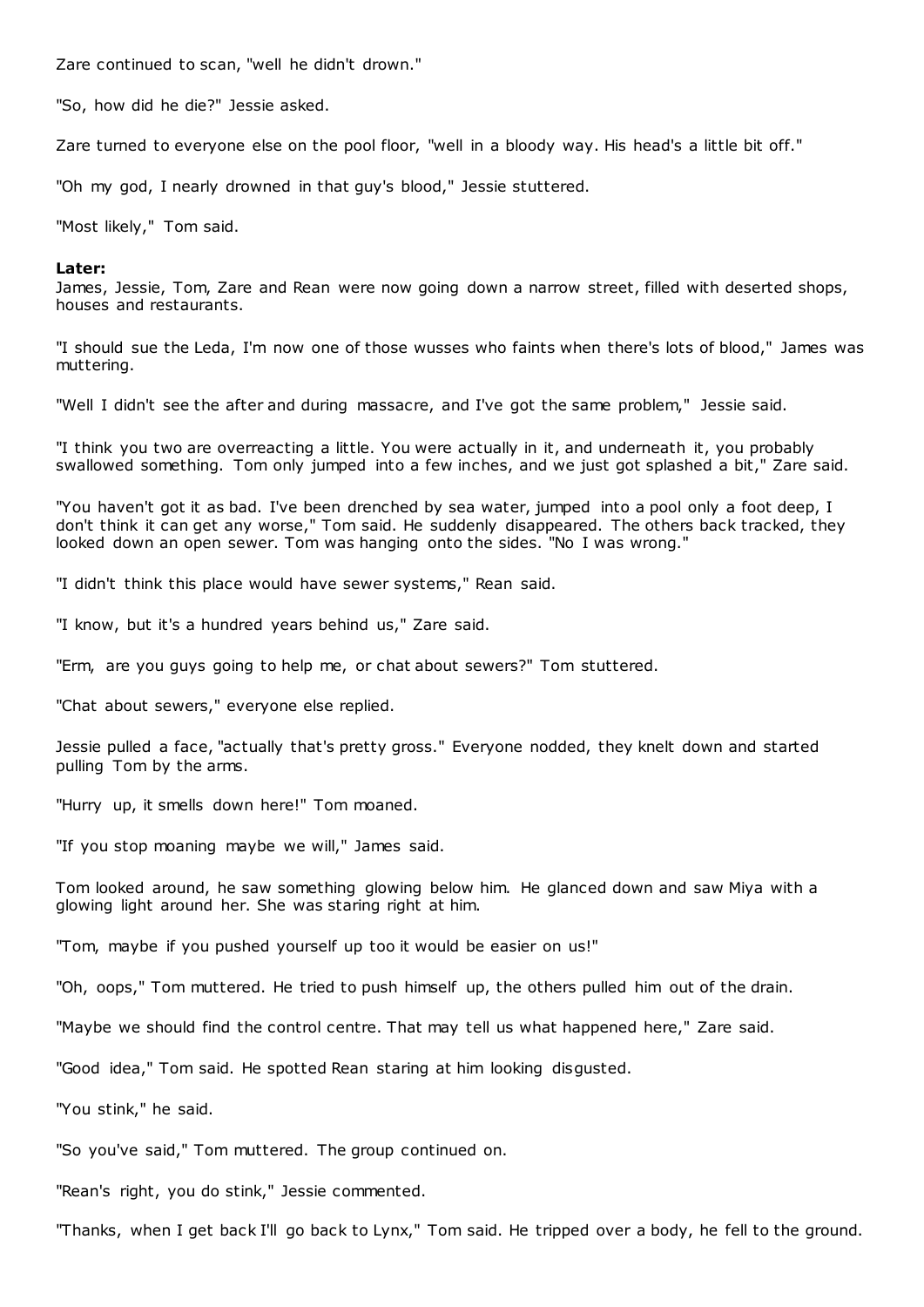"You owe me a candy rock Tom," James said.

Tom pulled himself up, and brushed himself down, "so 2365."

James pulled a face, "not a good year."

"Um, can't anyone else see what Tom tripped over?" Jessie stuttered. Zare nodded looking freaked out, she had her hand over Rean's eyes. Tom and James glanced towards the ground.

The body appeared to be Marc's but the head and body were separated. "Body number two," Tom said.

James knelt down, "oh god, I've seen this guy before."

"And you're not fainting, good for you," Tom said.

"Look I saw this guy in my dream," James said.

Zare glanced at the body sideways, "how can you tell? I guess he did age well."

"I don't like the sound of this. The last time something like this happened..." Jessie said.

"Was with the Leda," James finished her sentence.

"Ok, number one, how can you have seen what's happened years in the past when you didn't know about it. Number two, anything handy we should know?" Zare asked.

"Number one, pass. Number two, the colony was invaded by really tall demons with claws," James replied.

"Well that's just great. How did demons get on a colony like this?" Zare said.

"Can you uncover my eyes now?" Rean moaned.

"No, shut up," Zare replied.

"Doesn't matter. We know what happened now, let's go this place gives me the creeps," Tom said.

"But you said it was a beauty," Jessie said.

"I changed my mind after the red pool, sewer and two headless guys," Tom said.

Zare pushed passed Jessie, she knelt down next to James. "He has a Chosen mark."

"A what?" Tom asked.

"A bruise, tattoo or scar that shows who's a Chosen. He must have been one," Zare replied.

"If that's the case, anyone can be one. Just get a tattoo," Tom said.

"For some reason no one can duplicate it even though it's a simple shape. Plus it's too hard to get a scar or bruise that shape," Zare said.

"I could have told you he was a Slayer," James said. Zare glanced at him, eyebrow raised. "And that his sister was in the school, but I doubt that's any use,"

"No, well kinda. But you can be useful. What happened to the other people?" Zare asked.

"Killed right here, well some were," James replied.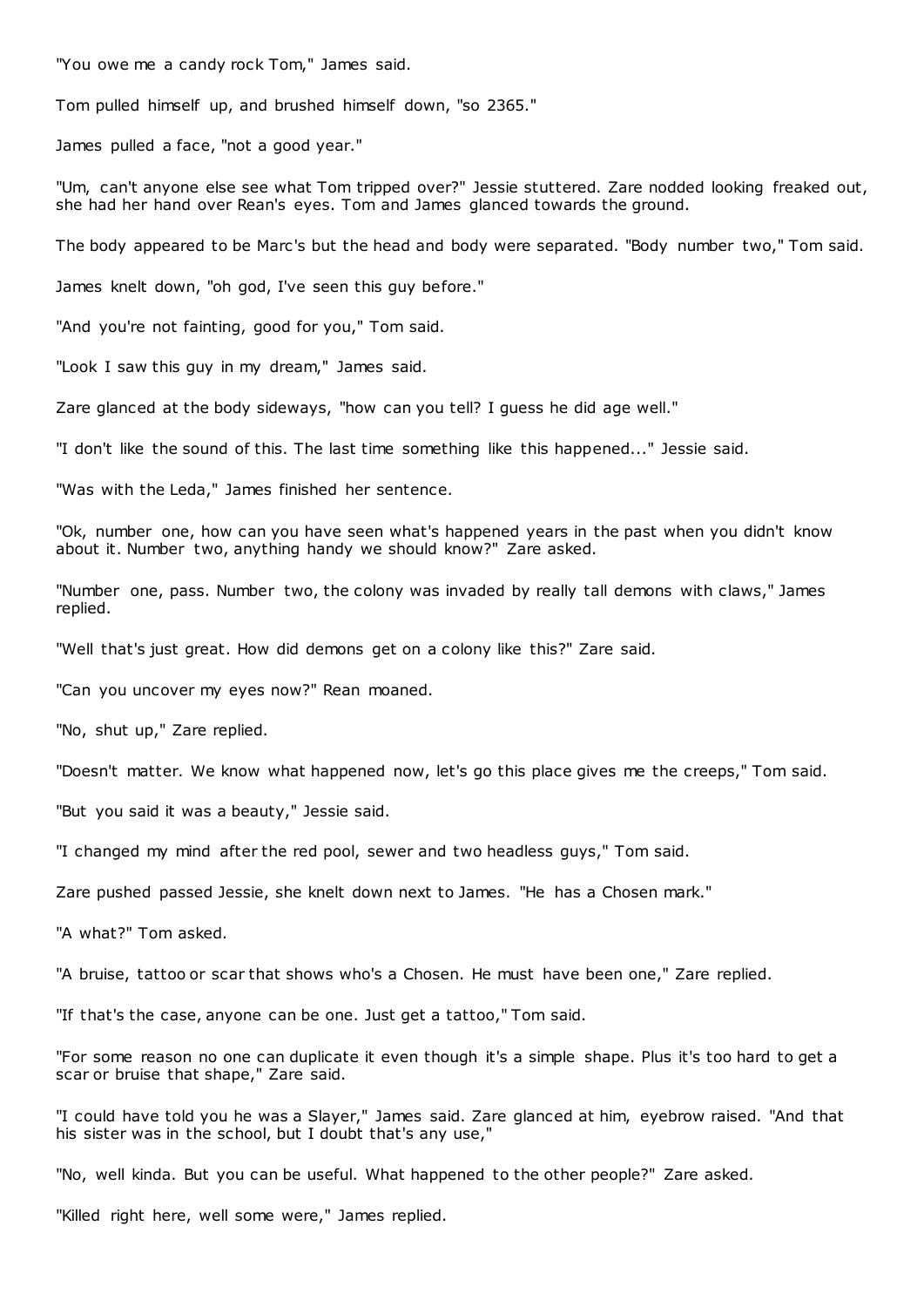"Then why is only Slayer boy and pool boy around?" Jessie asked.

"Maybe we should check the one in the pool. He didn't look a hundred years old, did he?" Zare replied.

"Maybe we should go," Tom said.

"Aw flyboy's getting scared," Zare said.

"He has a good plan. No investigation, we fell for that before," James said.

"But what about the people who died here? Won't their descendants, if any, want an explanation? I sure do," Zare said.

"But why? You already know, tall claw people," Tom said.

"Well for starters, where are the bodies?" Zare asked.

"Eaten," Rean suggested. Zare hit him across the back of his head. "Owie."

"No way, unless the demons don't like the taste of Slayers and chlorine," Jessie said.

"For crying out loud, why is this so important?" James asked.

Zare put one hand on her hip, "my grandmum's parents lived here when it happened. Happy?"

"Oh, sorry," James muttered.

"How did your grandmum escape this?" Tom asked.

"Her grandparents had taken her to their home colony for a week. She was only two at the time, " Zare replied.

"You never mentioned that," Rean said.

James sighed, "ok I'll tell you what. You and I will do more investigating. Jessie, Rean and Tom go back to the shuttle."

"I can understand a kid and a wuss, but me? What gives?" Jessie said questioningly. Tom was about to say something, but he just pouted instead.

"You could say I'm practising being overprotective," James said.

Jessie pulled a face, "but why do you have to go and investigate with her?"

Zare raised her eyebrow. "The less the better, unless there's just one," James replied.

"But..." Jessie muttered.

"Don't worry sweetheart, I'll bring your boyfriend back in one piece," Zare cheekily said.

"One piece, he better be and he's not my boyfriend," Jessie snapped. Tom sniggered, "and you can shut up."

#### **A little while later:**

James and Zare re-entered the pool area of the hotel. "What made you change your mind anyway?" Zare was asking.

"My mum was murdered two years ago, never found out who did it," James replied.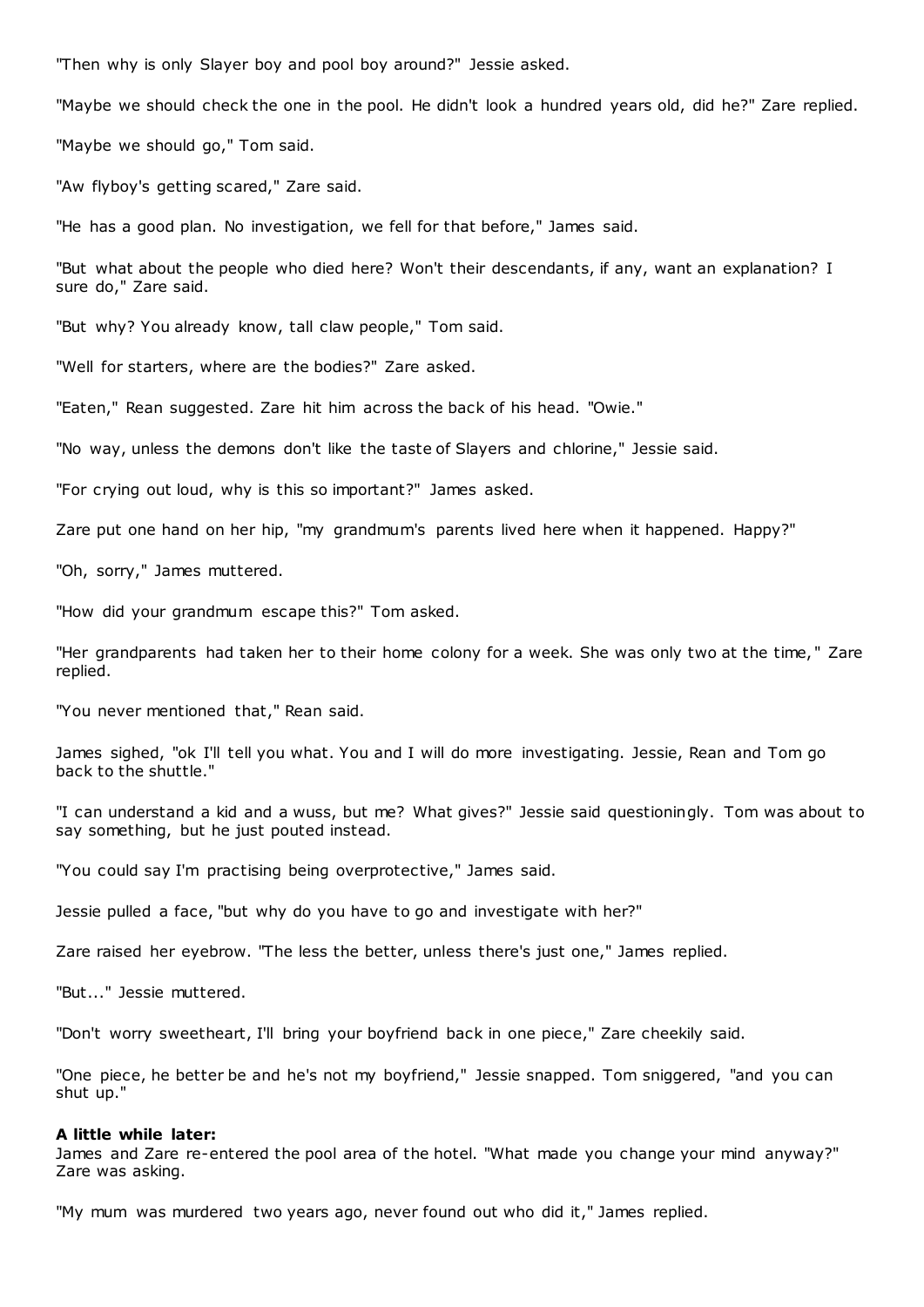Zare stopped, "oh, hey I'm sorry."

James jumped down onto the pool floor, "don't be, it's the reason why I'm helping remember."

Zare jumped down also, "that's cool. Just wondering though, is your girlfriend always like that?"

"Not always, but she never went through what I did. She doesn't understand sometimes," James replied.

Zare groaned, "sounds awfully familiar. My ex was the same."

James turned around to look at her, "I thought you weren't allowed boyfriends?"

"I know, keep it quiet will you," Zare said. James nodded his head, they both headed over to the body. "He was only a trainee Slayer, he wasn't born with the strength. He chose to be a Slayer, I didn't. He didn't understand that I was stronger, and I had to do things that he couldn't."

James knelt down, he turned the body to face them. Zare glanced over at the guy's arm, "he's a Chosen too. He doesn't seem as aged at the others. This is starting to make too much worrying sense."

"It is?" James said.

"Yeah, the last three lots of Chosens were killed by 'unknown causes' according to reports," Zare said.

"Missing in action you mean," James said.

"Yeah I figure all of them came here and never left," Zare said.

"Not really, two generations are here at least," James said.

Zare glanced towards him, "yeah but the first two were sent somewhere to observe activities. The other four were sent on a mission to find survivors somewhere. Damn I should have known," Zare said angrily. She put one hand over her face.

"I don't get it. If six Chosens died here, why send at least one natural and Chosen here?" James said questioningly.

"Well if demons killed the first two at least, and the watchers sent them here in the first place, then there must be a nest somewhere," Zare said.

"Fine, let's get off this thing," James said. He and Zare stood up.

### **Meanwhile, the shuttle:**

Tom opened the door, he stepped out of the shuttle. "Try the manual, and for god's sake don't move it if you get it."

"Aw, spoil my fun," Jessie moaned.

Tom stepped off the shuttle, he went to the side. He jumped a mile as Miya just appeared in front of him. "Hello," she said sweetly.

"Um, heh... hello," Tom stuttered.

"Don't be scared," Miya said.

"I'm not really," Tom lied.

"You've got to kill them," Miya said.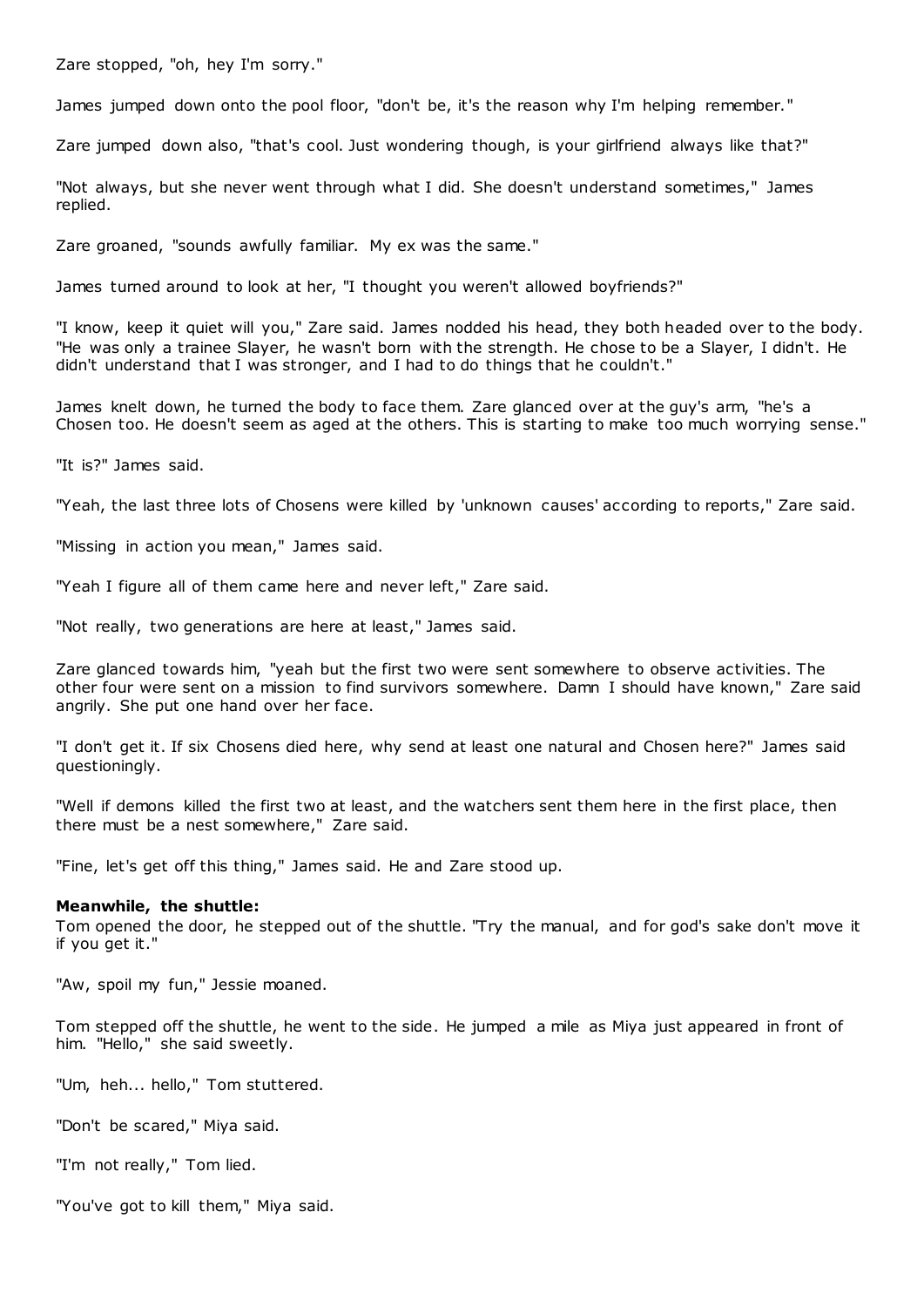Tom looked around the room, "can you say that to someone else too. I don't wanna look crazy."

"I can only appear to one person at a time. I don't mean your friends anyway, I mean kill the demons," Miya said.

"Aren't they gone?" Tom asked.

"No, they live here," Miya replied.

"They're small aren't they? James said they were tall but he's a small guy," Tom said. Miya shook her head. "Crap." James and Zare walked into the bay. "So how do I kill them?"

"I knew it," James muttered.

Tom jumped, he turned around. "I'm not crazy, can't you see the girl?" Tom said, pointing behind him.

"No," James and Zare replied.

Tom looked behind him, "why does this always happen?"

Rean and Jessie joined the group. "You know when you said no one was home?" Jessie said.

"Yes, and I know. I saw her," Tom said.

"Her? I meant there's now non humanoids, big ones, on the colony," Jessie said.

"Where did they come from?" James asked.

"Not sure, but they appeared nearby a large warehouse not far away from us," Jessie replied.

Miya appeared again, "that's where they live. You have to stop them, they feed on Slayers to live."

"What literally?" Tom said.

The others stared at him with raised eyebrows. "Yes literally, what other way is there?" Jessie said, sounding annoyed.

"But the girl, didn't you see or hear her?" Tom said.

"No," the others replied.

"Ok fine. The warehouse is the nest. How would I know that if I was crazy?" Tom said.

"You did say there must be a nest somewhere," James said in Zare's direction.

"Lovely, who thinks we should blow it up?" Rean said.

"Can't, unless you want to take us with it. The warehouse next to theirs is the shield generator. With that down, the pressure could crush the colony," Jessie said.

"Sounds good," James said.

"I quite agree. You have transporters, we have a demon nest and hopefully a bomb right?" Zare said.

"No, but we can make one," Tom said.

"Cool, we have a plan. Yey for us," Jessie muttered. She watched James walk over to use one of the shuttle's consoles, noticing he looked a little distrac ted.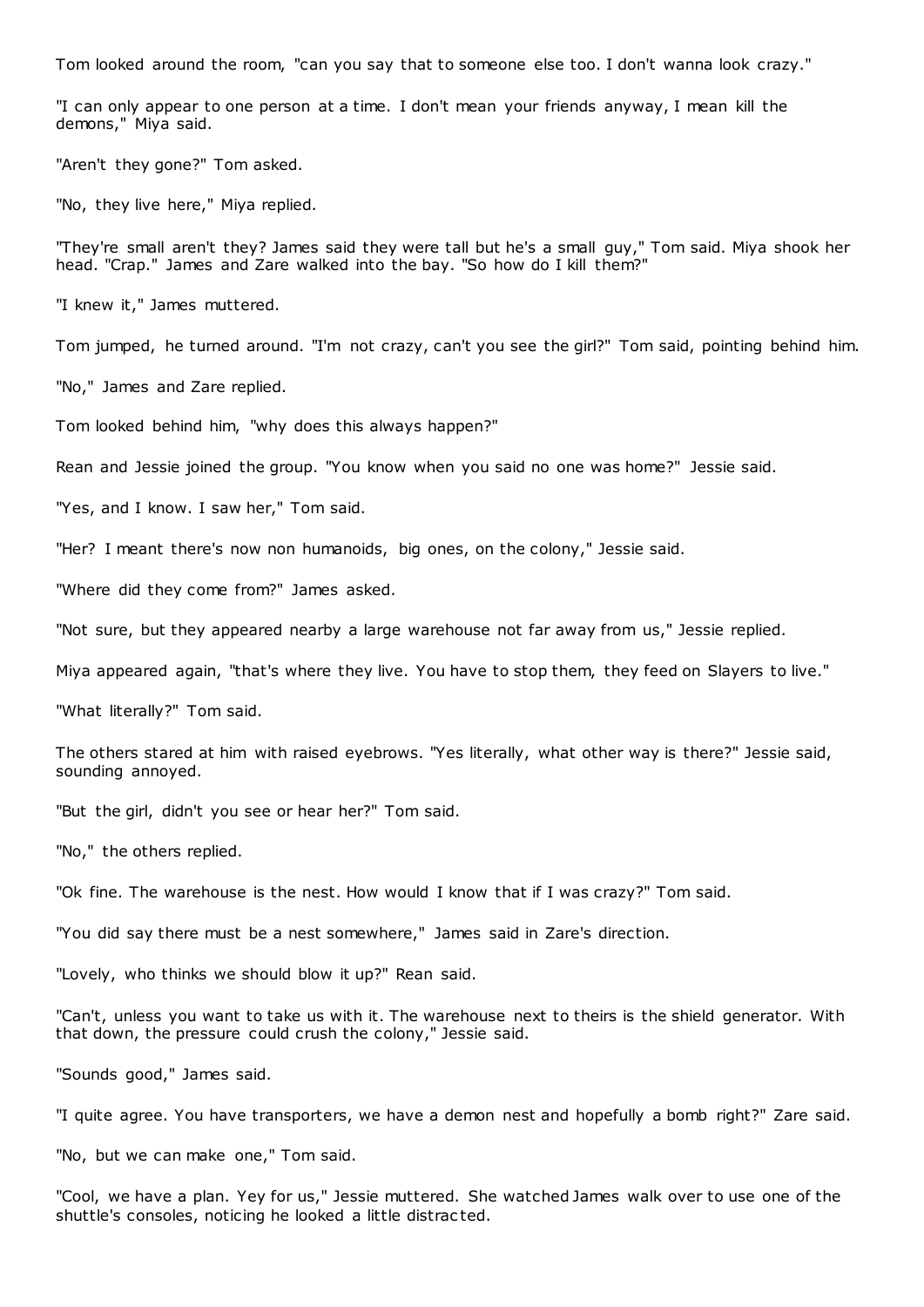"You okay?" Jessie asked quietly.

James nodded as he tapped on the controls. "Yeah, I'm still a bit iffy after *drinking* the blood pool."

"Not that," Jessie whispered. "This Slayer stuff..."

James briefly looked over his shoulder at her. "Doesn't change anything. Yeah sure, I mean it's nice to know what was wrong with me all this time. It..." He hesitated a moment, it just made Jessie worry more. "Doesn't matter."

"There's nothing wrong with you," Jessie scolded him but in a gentle voice.

"I know," James said in a voice that made Jessie think he didn't mean it. He looked over again with a small smile on his face. "At least I'm not alone."

Jessie glanced back at Rean, then back at him. "Yeah."

"I meant you," James said as he looked back at the console.

"Oh," Jessie said, her cheeks slowly turning red. "Right."

# **A little while later:**

*Lieutenant Paris' Log Stardate who gives a damn, we have a plan to get rid of the demons on the colony. At least I will have a hand in saving the day, after all I have been the butt of all the dumb jokes...*

Rean accidentally knocked a rifle in the back of Tom's head, "oops sorry."

"End log," Tom muttered.

"Where's Jessie? I got her phaser rifle set up to a really nasty setting?" Rean asked.

Meanwhile James and Zare were sharpening an axe and a large knife. Jessie made her way over to them. "How's it going?"

"We're about ready," Zare replied.

James put down the knife, he pulled out a tricorder. "Yeah you'd better get inside. The demons must know we're here, more have appeared outside the warehouse."

"Waiting for us no doubt," Zare said.

Jessie placed her hand on James' arm, "just be careful ok."

"What about me?" Zare said, she winked at them.

"Fine, you too," Jessie said.

Rean came to the shuttle doorway, "Jessie, your rifle's ready." He threw it, Jessie caught it. Rean picked up another rifle, and he joined the others.

"I still think this is a bad idea. You're only a teen," Zare said.

"I can kick ass like the rest of the Slayers, why not," Rean said.

"Hang on a minute," James said. Everyone glanced in his direction. "Jessie doesn't need a rifle."

Jessie smiled smugly, "I do now."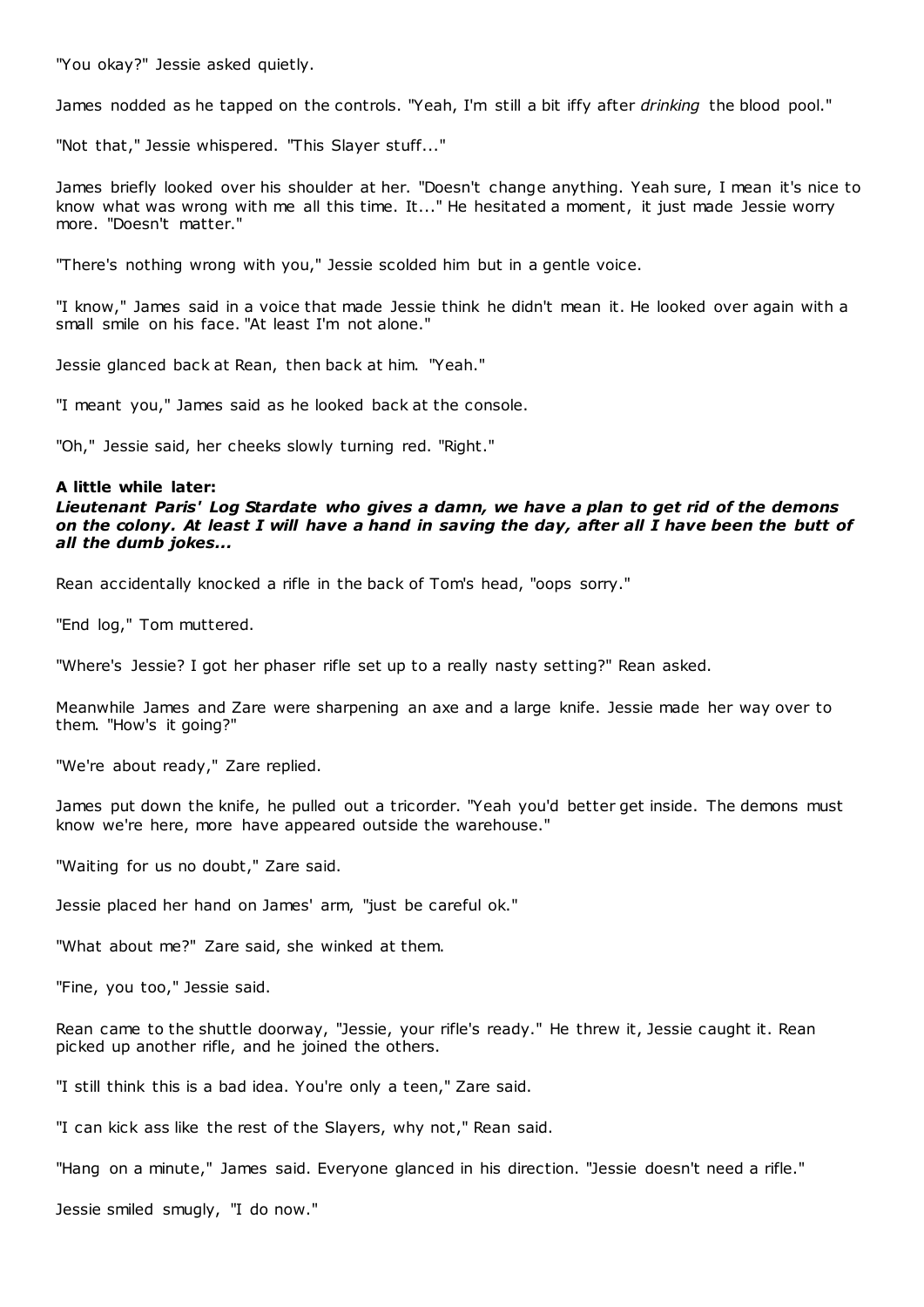"I thought the plan was you and Tom staying behind to beam us out," James said.

"Look if the kid got out of that part of the plan, I can too," Jessie said.

"I'm not a kid," Rean muttered.

"Of course not," Zare said sarcastically. "Let's go."

### **Outside the warehouse:**

A few dozen of the seven foot tall demons, with claws don't forget that, were hanging around all smoking. James, Jessie, Zare and Rean all looked over the crates they were hiding behind.

"So much for knowing we were here, and they were waiting for us. They just wanted a smoke," Jessie said.

"Cool, works for me," James said. He looked down and searched through the bag he brought.

Everyone else looked nervous. "What you doing?" Rean asked.

James pulled out a small device, "they want smoke, they're gonna get lots of it."

"That better not be our bomb," Jessie muttered.

James switched on the device, a strange hissing noise came from it. He threw it towards the demons, some stupidly looked at it. One demon stupidly dropped one of their tabs. Suddenly there was a huge explosion, blowing up most of the demons. The smoke cleared, revealing some un happy demons.

"That was so cool," Rean said.

"Well we got rid of half the demons, let's go," Zare said.

"We?" James said.

Zare tried to ignore him, "Rean, Jessie, start a distraction." Jessie and Rean aimed their rifles, they started firing them.

Zare and James stood up, they jumped over the crates and made their way over to the demons and a fight ensued.

Jessie climbed over one of the crates, she fiddled with her rifle. She tried to fire the rifle but it didn't fire, "crap!" She backed off as a demon was getting too close for comfort.

"Jess, here!" James yelled at her. He threw the large knife onto the ground nearby her. Jessie picked it up.

"What about you?" Jessie asked, she stuck the knife forward. The demon ran right into it.

One demon came up to James, he kicked it in the leg, it fell forward so he punched it in the head. "I'll be fine."

Jessie looked confused, "what's taking this demon so long... oh." She spotted the demon with the knife inside it, "oh well." The demon looked up at her, she jumped a little. "Um, it's not dying." It pulled it's way slowly through the knife.

James looked over, "let go of it!"

Jessie let go of the knife, the demon stumbled but it managed to take a swipe at her. It's claw slashed her in the stomach, it eventually fell to the ground. "Crap, that's not good," she stuttered before falling to the ground herself.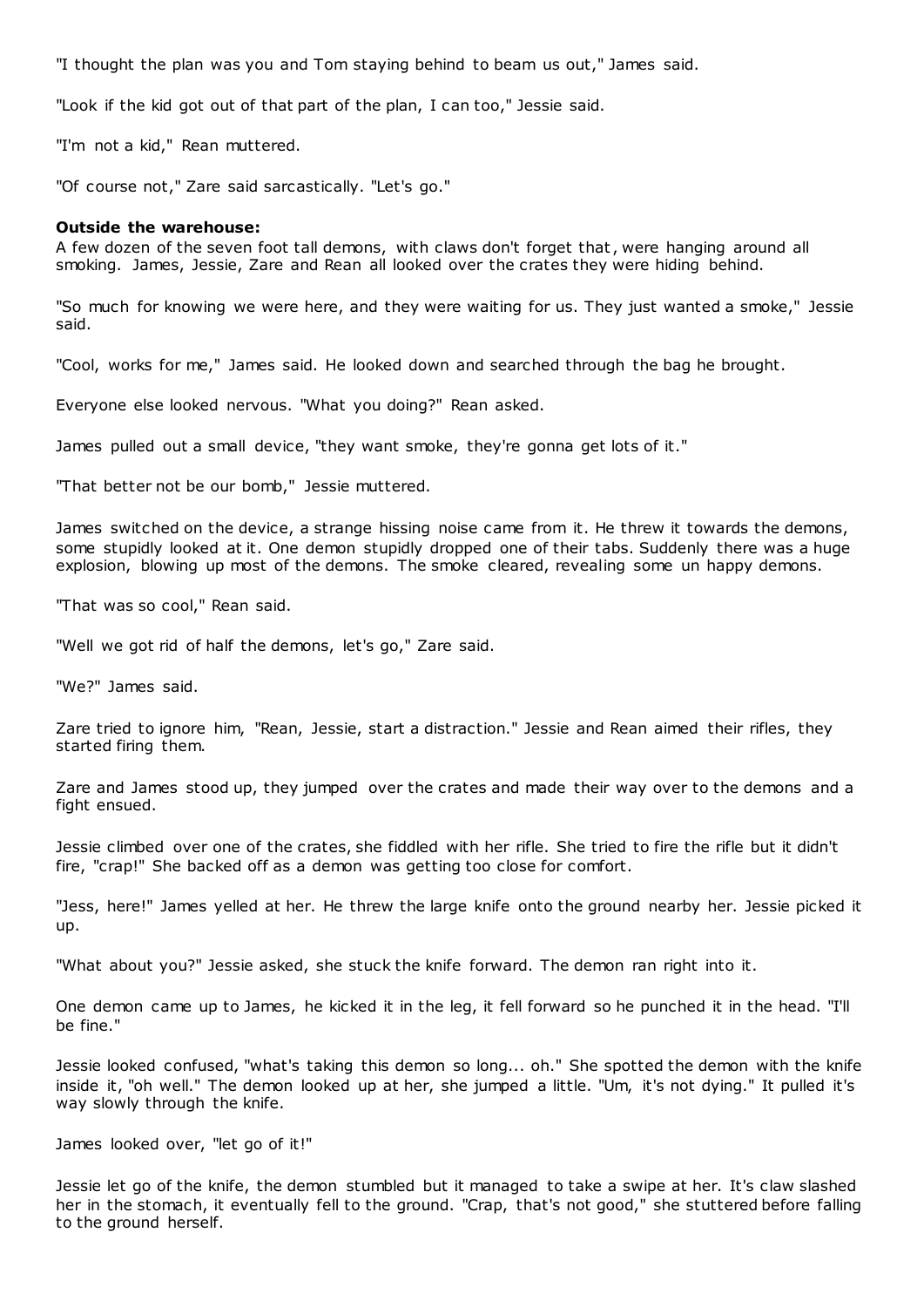Zare kicked one demon in the knee, when it fell forward she used it to flip over to the other side. She cut it in half with the axe. "Why didn't you tell me they are Hilare demons, James!"

"What demons?" James yelled back.

"Oh that's why," Zare said, she ducked to avoid the claw of another one. "You have to cut them in half, they'll die quicker. Plus they have poison claws."

James then spotted Jessie on the ground, "son of a bitch." The demon he was fighting got pushed out of the way, James rushed over to Jessie. The demon shrugged, and it went for Zare instead.

"Zare!" Rean yelled.

Zare looked his way after killing another demon, "what?" The other demon grabbed her by the throat, and pushed her into the warehouse wall.

"Slayer," it hissed.

"Great, I'm famous," Zare muttered.

It made her drop the axe, and it tightened it's grip on her neck. It got closer to her. It then pulled an annoyed face, "this one's an imposter."

Zare struggled in it's grip, "I assure you, I am me."

"You're a weak Slayer posing as a strong one," it hissed. It glanced over in James direction. It then nodded at the other demons.

"James," Zare tried to yell out. The demon growled at her, it then threw her in James' direction. She fell into him, knocking them both to the ground.

"Are you ok?" James asked.

"Yeah but..." Zare replied.

"Demons coming," Jessie muttered quietly.

"Can you get off me?" James asked.

"No, that's not a good idea," Zare replied nervously.

Jessie looked over, "hey, this is not the time."

"You don't get it, you're..." Zare said. The demon grabbed her, it threw her into the crates. Rean rushed to her side.

James quickly got up, he grabbed the axe. "You know, I'm getting really sick of you guys," he said. He forced the axe through one demon, and hit the next one, knocking it out.

Rean helped Zare back onto her feet, she picked up the knife. "Where's the other one?" the new leader hissed.

"There is no other," Zare replied. She threw the knife at it, it fell to the ground in two different pieces. The remaining mobile ones backed off, and retreated.

"Well we won round one," James said. He looked down at Jessie, she was unconscious.

"Yeah, the quicker we do round two, the quicker she'll get back to your ship," Zare said. She and Rean headed to James and Jessie.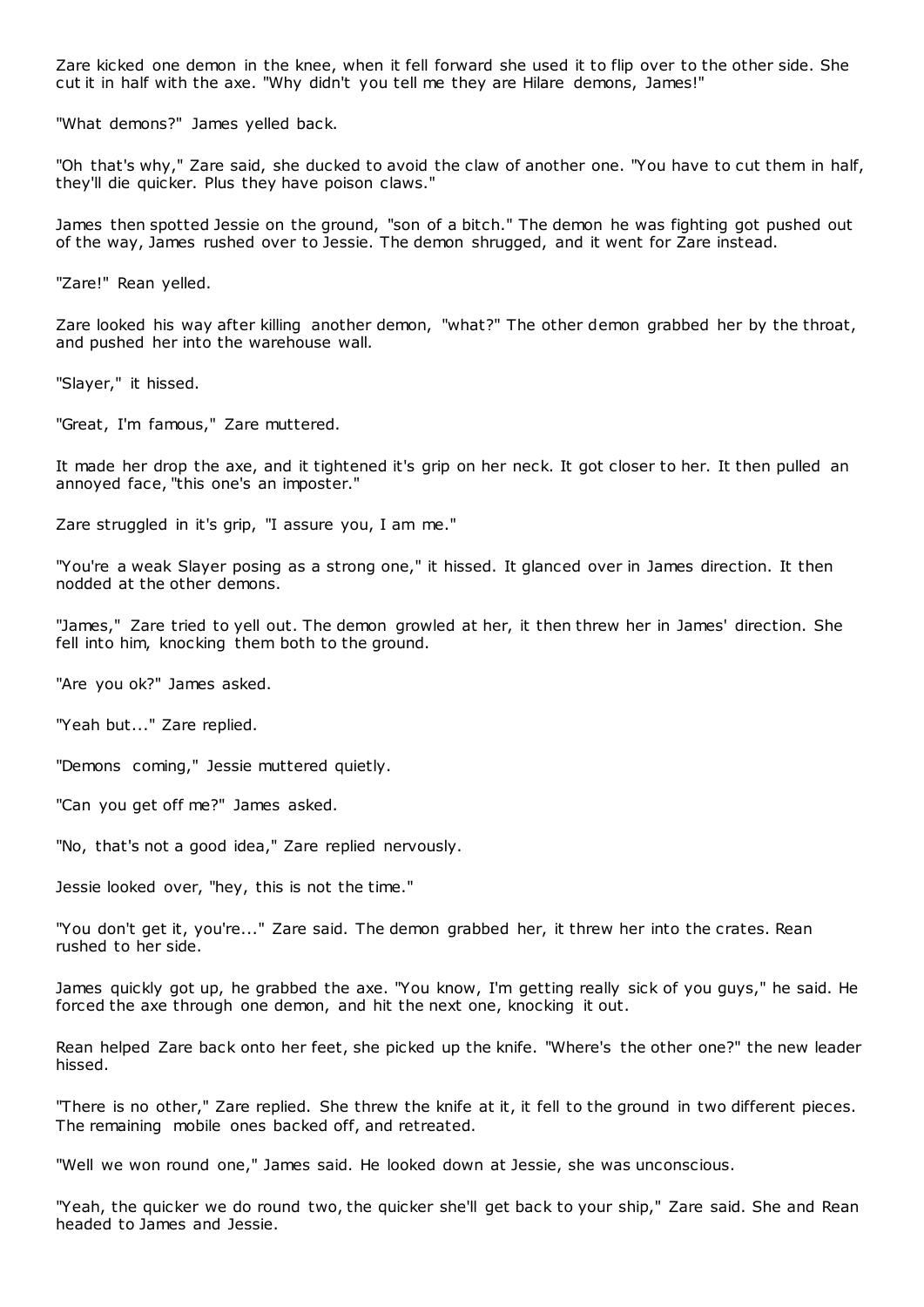James knelt down next to Jessie. Rean looked around, "where did that demon go... the one that James just knocked out with the axe?"

"It shouldn't have gone anywhere," James replied. He looked around, so did Zare. James saw the demon come up behind Rean, he stood up as quick as he could. The demon forced its claw into Rean's back, he fell to the ground.

Zare knelt down next to Rean, she cradled him in her arms. "Rean come on, wake up."

The demon laughed, "aaw how cute." It glanced in James' direction, "want me to finish off the girl?"

James went up to the demon, "just try it." The demon just smiled, he hit him across the face. It cringed in pain, it looked down and it saw blood coming from a massive cut in its stomach. It then fell into two different pieces.

"Get the bomb," Zare said angrily, she looked back down at Rean.

"Good idea," James said. He went back over to the crates, he picked up his bag and pulled out a much bigger device. "Be right back," he said as he headed for the neighbouring warehouse.

Rean opened his eyes, he looked up at his sister. "Zare, you ok?"

"Of course I am, it's you I'm worried about. James has gone to set the bomb, so we can go soon," Zare replied.

Rean shook his head, "I don't think I'm gonna make it."

"Don't say that. You're tough, you can beat it. Jessie's beating it, why not you," Zare said.

"Zar... she was only scratched. You know these demons kill when they stab, not scratch," Rean said.

"No, there's still time before the poison properly kicks in," Zare said.

James rushed back over to the others, "we have five minutes." He tapped his commbadge, "Tom, get the transporters and engines started."

In: "Okeydokey."

Rean lost consciousness, Zare looked up at James. "How long will it take to get back to Voyager?"

"Ten minutes or so," James replied.

Zare shook her head, "no, we haven't got time." She looked down at Rean, he fell limp in her arms. James walked over to them. "Rean! no don't do this to me now."

"We can treat poison, don't worry," James said.

"You don't get it, Jessie may live but Rean was stabbed with the claw. He got more poison, this will not only kill him but it'll destroy his whole body. By the time we get there he'll be..."

James tapped his commbadge, "Tom come on!"

In: "Engines are still acting up. I'll get it..."

"Transporters first," James said.

The warehouse suddenly exploded, the whole area started shaking. "That was a funny five minutes!" Zare yelled.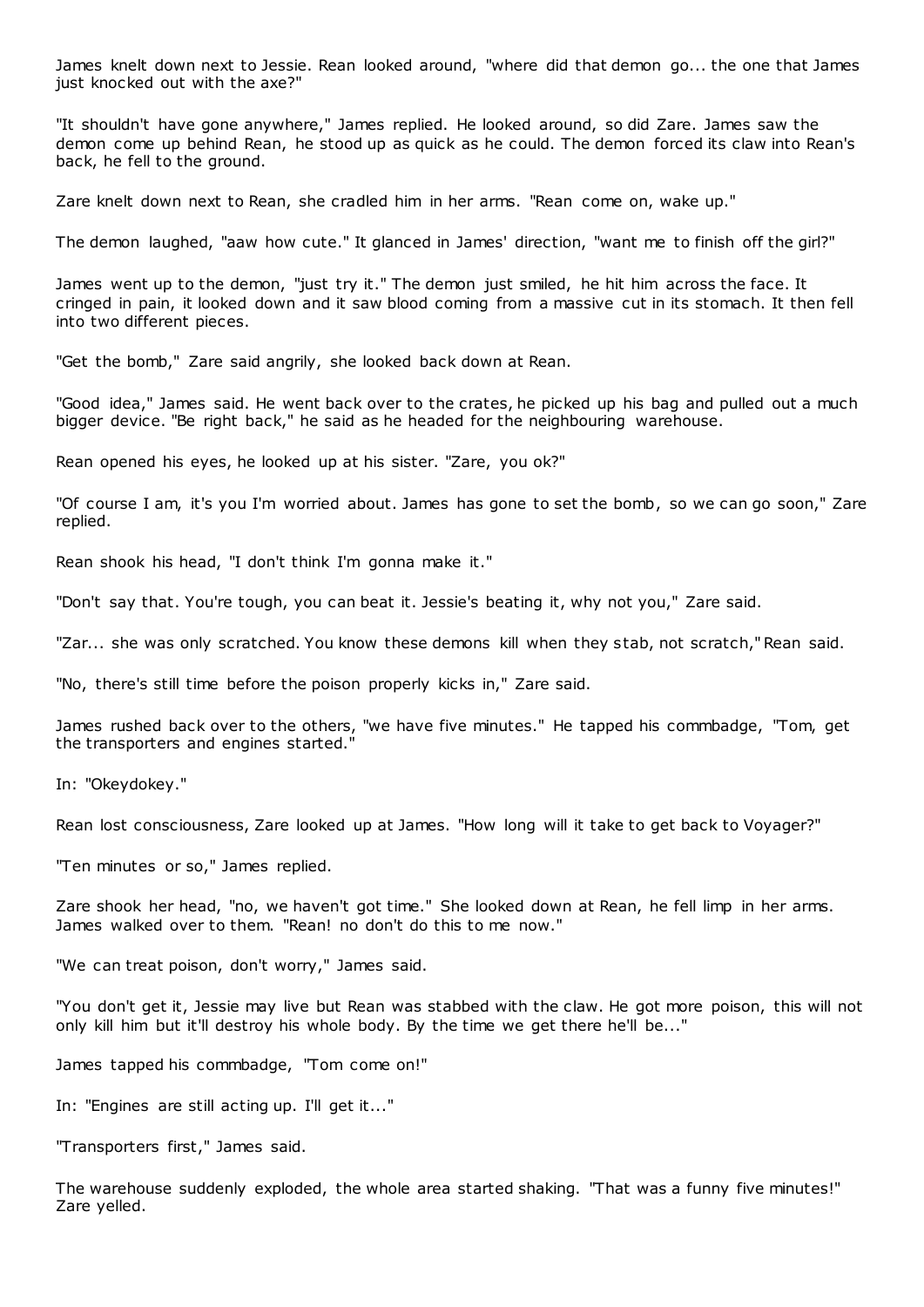"The demons must have noticed," James said.

In: "Uh guys, I'm only detecting three lifesigns."

"Just beam us Tom, we haven't got time," James said.

Rean's skin started turning red like it was burning, "oh god no, it's starting." Zare, James and Jessie dematerialised.

## **The shuttle:**

Tom was now sitting at the helm side of the shuttle. Zare, Jessie and James appeared at the back of the shuttle. "I have it, off we go," Tom said.

Zare looked down, Rean wasn't with her. "Oh god, we have to go back," she said.

"We haven't got time for that, shield's going down," James said. He picked up Jessie, and put her on one of the chairs.

"Here we go," Tom said.

The shuttle lifted off the ground, it flew into the depths of the ocean.

James sat in the chair next to Tom, he looked at the station. "The colony's breaking up."

Zare slowly sat down on the remaining chair, opposite Jessie. "We're going to make it after all," Tom said cheerfully.

"Yeah, some of us are," James said, he glanced back at Zare.

## **Voyager, a couple of hours later:**

James and Zare were heading down one of the corridors, Zare kept bumping into people since she was looking at the ground.

"I don't think I can see Geenewell, I'll probably kill him for this," Zare muttered.

"Well we can still not go, we're not there yet," James said.

Zare stopped near one of the quarters doors, James stopped and backtracked a little. "I can't believe it. For ten years he's been my only family and now he's gone."

"Believe it or not I know how you feel," James said.

Zare shook her head, "I doubt it. I let him join our fight, and he died. It's all my fault, there's no way you can feel the same way."

James looked around, a few people passed them. He waited until they had turned the corner, "I'll tell you a secret, no one else knows about it, not even Jessie, and she's my best friend."

Zare looked up at him, "ok I'll keep it quiet."

"I lost my big sister when I was three. Everyone, including me, blamed me for her death," James said.

"Why?" Zare asked.

"She was babysitting and I ran off. She went after me, she was attacked while searching," James quietly explained.

"Oh I see," Zare muttered.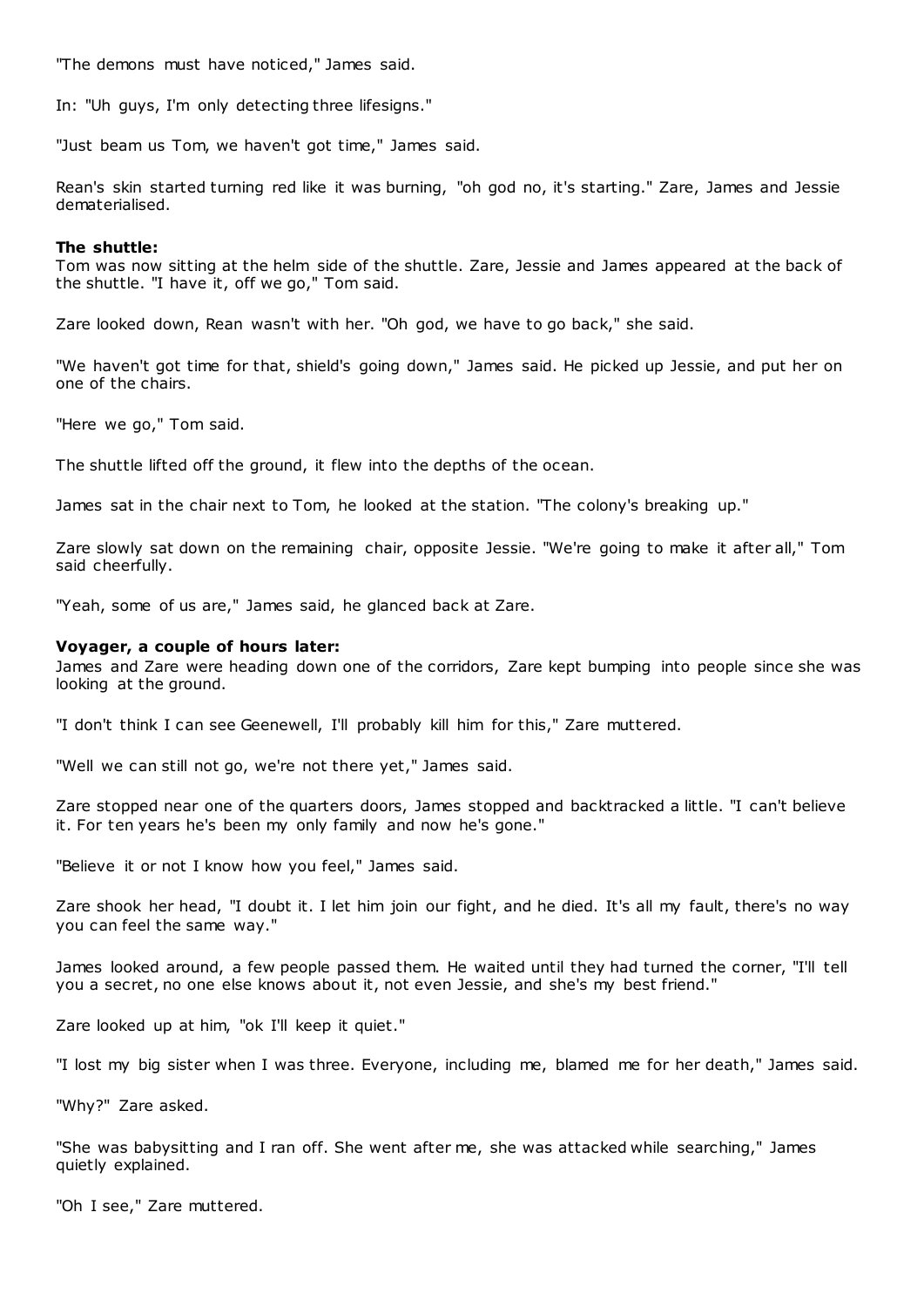"She wasn't the only one. My mum died cos she was alone, I was going to go with her. If I'd went with her, no one would have went near her. Look, Voyager will be in orbit a while. Whenever you need some company, just see me ok," James said.

Zare managed a weak smile, "thanks."

"I know we barely know each other, and you probably have other friends to go to. What am I saying," James said.

Zare looked at the ground, "I don't have any friends. Plus I have more things in common with you than I have with anyone else."

"That's kinda freaky, no offense," James said.

"No, freaky is the right word," Zare said. She folded her arms.

"I'll tell you what, why don't I see My God what's his name, and you just get some rest," James sad.

"No if I rest, I'll think about it. That's never a good idea," Zare muttered.

"You're going to have to rest sometime," James said.

"I know. I just can't be alone for a while. I wouldn't care, I dumped my boyfriend two days ago thinking that I just needed my brother for company," Zare said. She tried to laugh, "now I have nobody."

"No, you can't do this here. Come on," James said, he turned around and headed down the corridor. Zare followed him.

## **Harry's quarters:**

James and Zare stepped through the main door, James looked around the room. "Good, looks like Harry's out this time."

"Oh nice quarters," Zare muttered.

"They're not mine. I'm staying here until mine are fixed," James said.

Zare glanced at him, "I'll not ask."

"It's a bigger nightmare than you think," James muttered. He went over to the replicator, "want a drink?"

"No, I feel too sick to eat or drink actually," Zare said. She sat down on the sofa. "By the way, how's Jessie?"

"She's fine, but she has to rest for a day. Danny's happy to play babysitter for that long," James replied.

"You're lucky, and I'm not. That's something we don't have in common," Zare muttered.

James sat down beside her, "are you kidding? Luck is something I don't have that much of."

"Then how come you are still able to stay with your girlfriend, and you have friends and stuff?" Zare said questioningly.

"Because I worked at it, luck isn't everything," James replied.

Zare covered her face with her hands, she quickly placed them back on her lap. "How did you do it? I mean, how did you get over your sister and mum's death?"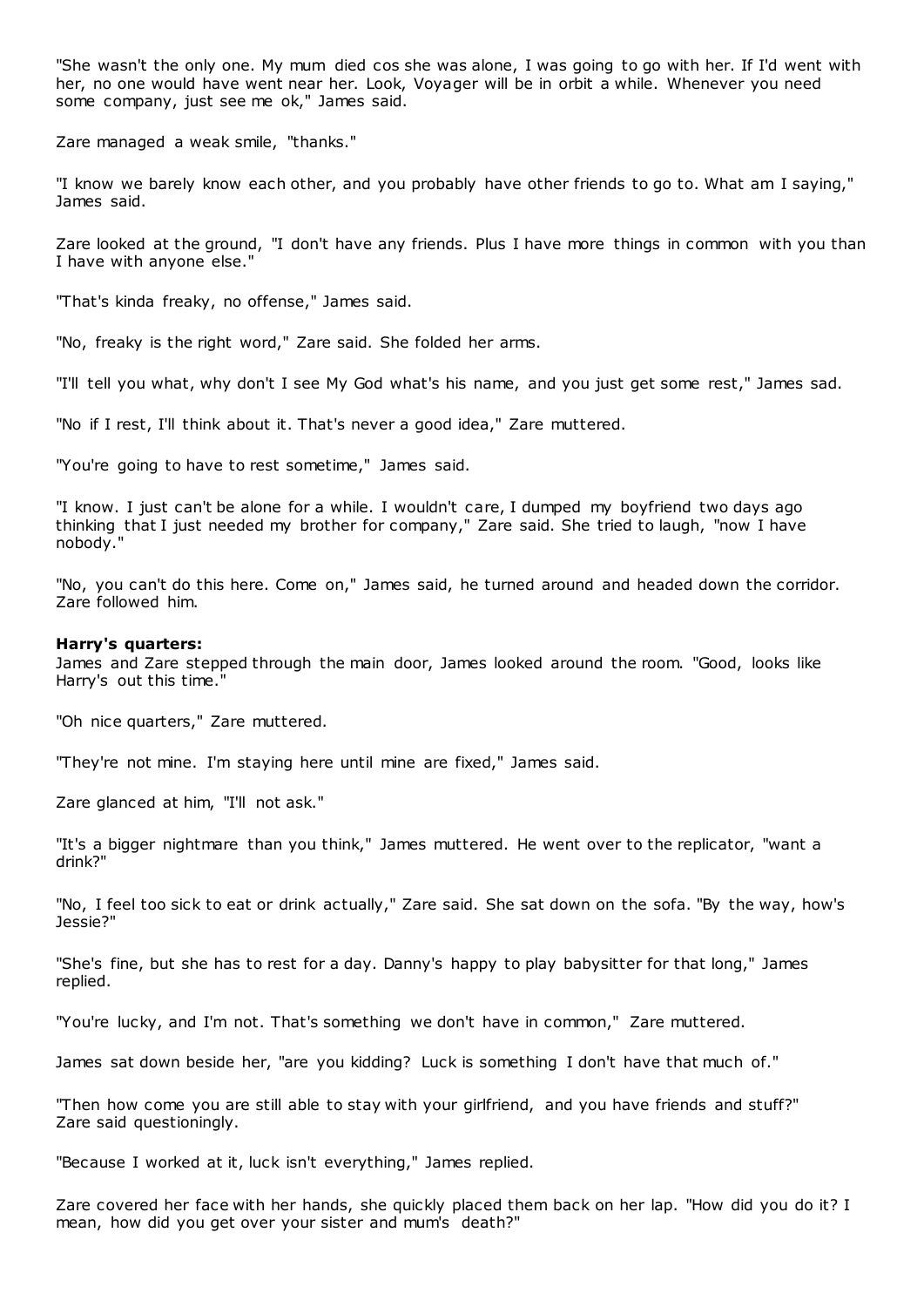"Honestly?" James said. Zare nodded. "I didn't."

"But you seem fine though," Zare said.

"I don't think you can ever get over a family member's death, I guess you just feel better in time. I've lost three family members, and it took a hell of a long time for each of them. I'm sure you'll do better than me," James said.

"I just can't believe he's gone. He was my little baby brother. I promised my mum and dad that I'd take care of him, and what do I do?" Zare said, while tears formed in her eyes.

James tried not to look uncomfortable, "look I'm sorry, I've never done this for anyone before. I should have took you to Jessie, she was really great for me and she was only five at the time."

Zare tried to do another weak smile, "it's ok, you're doing fine." She used her left hand to wipe away her tears.

James took a hold of her right hand, "look if it makes you feel any better, you blame Rean's death on me. I didn't kill that demon, and I could have."

Zare shook her head, "no way, I'm not doing that. He was only thirteen, he should have stayed behind with that Tom guy. Instead I just let him come with me, and he got killed for nothing." She burst out crying, and buried her head in James' shoulder.

The door chimed, Jessie invited herself into the room. "Um, what's going on?"

Zare and James looked in her direction, Zare quickly wiped the tears from her face and moved away from him.

"Well?" Jessie questioned.

Zare stood up, "gee I'm sorry. Can't anyone even touch him without you going crazy?"

"I was just asking," Jessie said.

James stood up, "Zare was grieving, I was just helping her out. No big deal."

"Ok that's fine, but..." Jessie said.

"But what? There shouldn't be any buts," Zare said.

Jessie folded her arms, "look I'm really sorry you lost your brother, but you just met James. Haven't you got someone else you can hug at home?"

"No I don't," Zare muttered. She walked up to Jessie. "You know, you should have died instead of him. You're one heartless little bitch."

"I'm sorry I didn't know, there's no need to be like that," Jessie said quietly.

James went up to the two girls, "there's no need for this at all. I was just..."

"Shut up James, I'll deal with this," Jessie snapped.

"There's nothing to deal with," James muttered.

"He was just trying to comfort me, which is more than my ex boyfriend would do for me. I can understand how you can get easily jealous over a sweet guy like him, but we were just hugging. No big deal," Zare said.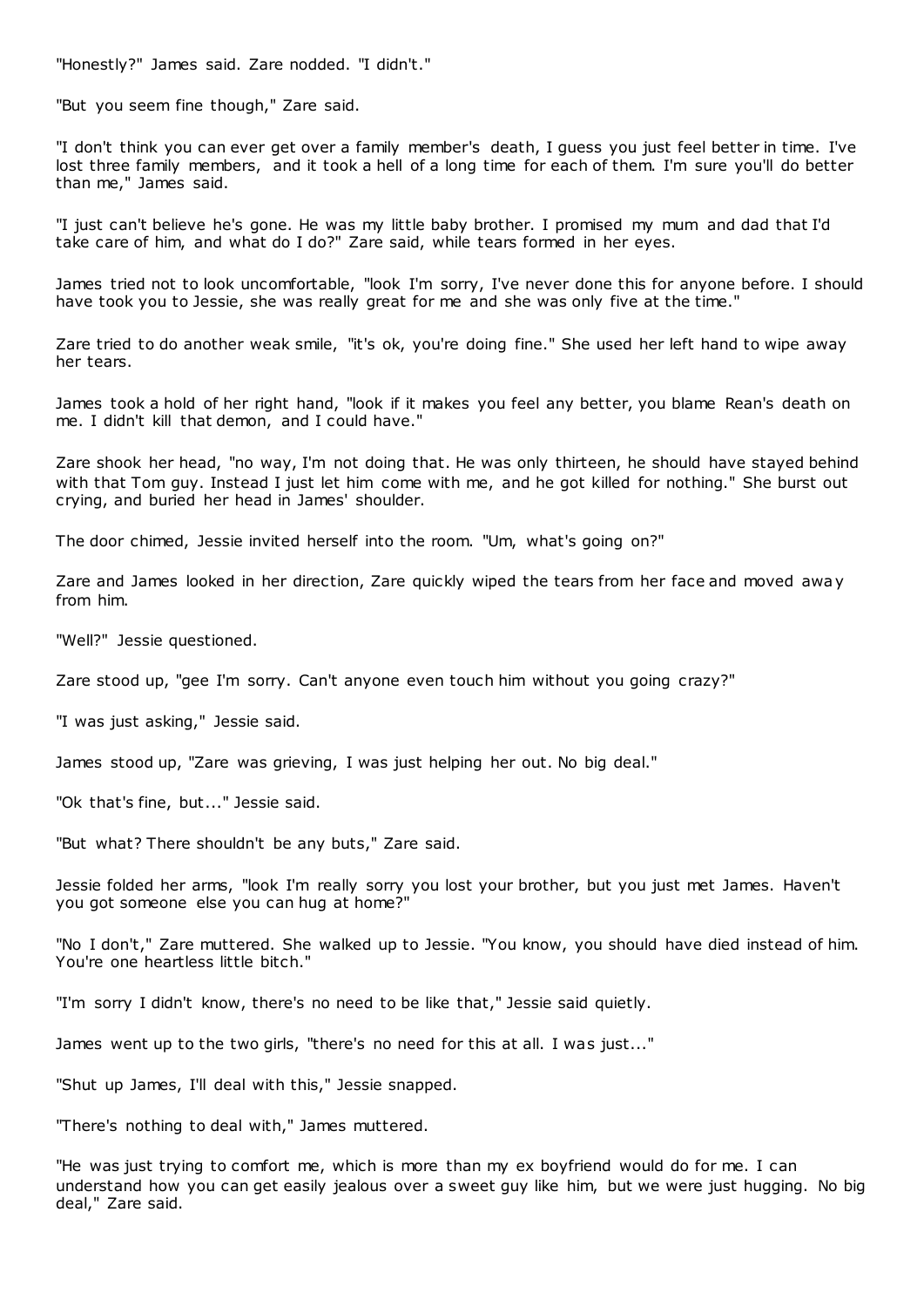"I'm not making a big deal. I only asked what you were doing. I was just confused cos you've only known James for like five minutes," Jessie said uncomfortably.

"Well don't worry your pretty little head about it anymore, unfortunately he's yours. Can't see what he likes in you though," Zare said. She went to leave but Jessie grabbed her arm.

"What's that supposed to mean?" Jessie snapped.

James covered his face, "for god's sake."

"Well I just lost the only person in my life, and all you can worry about is that your boyfriend was comforting me," Zare said.

"Look I'm sorry ok. I was just reacting on what I saw which was you two really close together. I just didn't give myself a chance to think," Jessie said.

"Aaaw well, don't worry it won't happen again I'm going back home, where's there nobody that'll be willing to help me," Zare said.

"Zare don't, just stay. I told you..." James said.

"Not when you're jumpy girlfriend is lurking around," Zare muttered.

"You told her what?" Jessie asked.

James folded his arms, "no, you told me to shut up."

"See, not worth the bother," Zare said. She walked out of the room.

"Well that was fun," Jessie said sarcastically.

James rolled his eyes, he turned his back on her and went over to the sofa. "I didn't think you had it in you."

Jessie glanced over at him, "what?"

James turned around, "there was no need to be so... spiteful."

"You think that was spiteful? I apologised, even though I'm sure she was a bit too all over you. I mean you're a stranger to her," Jessie said.

"That girl has just lost her brother, you didn't have to be so cruel to her," James said.

"Oh come on, admit it. If some guy wanted comfort from me you'd have overreacted like I did," Jessie said.

"No I wouldn't have," James said.

Jessie laughed, "sure I believe that."

"You're awfully sure of yourself aren't you?" James muttered.

"You know what, I'm not, it's just the truth and you know it. My god, if I knew you thought of me that way I wouldn't have bothered," Jessie said. She stormed out of the room.

James followed her out of the door, "what's that supposed to mean?"

Jessie turned around, "I don't want my own best friend thinking I'm some selfish vain cow."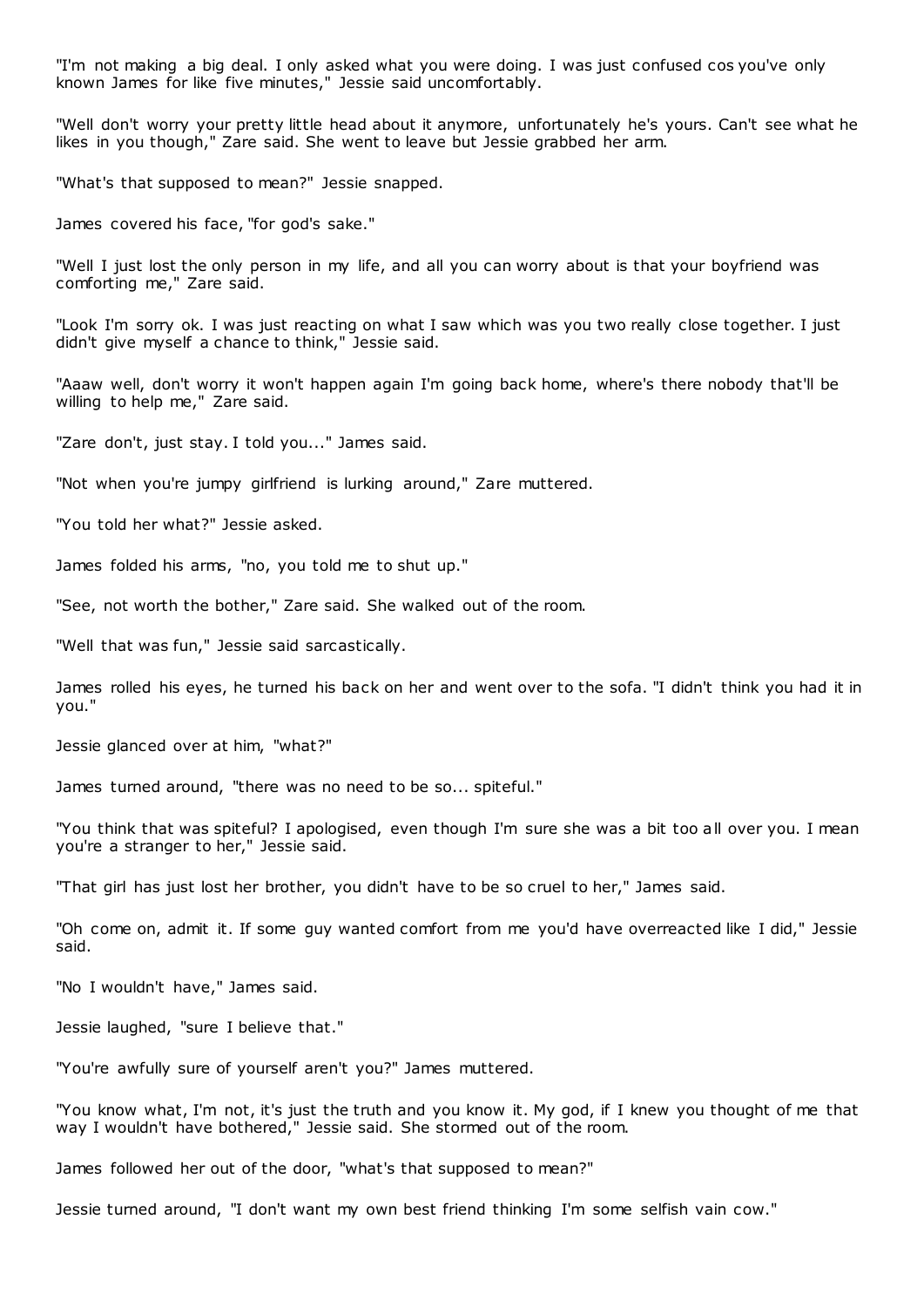"I didn't mean it like that," James said.

"Well it couldn't have meant anything else, now could it? Well it was fun while it lasted," Jessie said. She turned around, and continued down the corridor.

James followed her, he took a hold of her arm to stop her. "Are you trying to tell me..."

"That I'm breaking up with you, yes I am," Jessie said angrily.

"For crying out loud, this is another argument. You know the things we always have, we get over them and make up," James said.

"Well I've *practised* arguments for long enough, we're not going to practise anything else so there's no point," Jessie said.

"Oh come on Jess, we'll still argue when we're just friends again. What's the point in breaking up?" James said.

"What's the point in staying together James, come on tell me!" Jessie snapped.

Several crewmembers passed the pair, they hovered around to watch, they didn't notice. "I have several reasons. Number one, the last year has been the best in my life, I don't know about you but it has been for me. Number two, there's still more we can do."

"It was for me too," Jessie mumbled.

"See, this is just another dumb argument where we quickly make up again," James said.

"Your number two was wrong though, there's nothing else we can realistically do," Jessie said.

"You're wrong. There's more to relationships than arguing and..." James said, he then noticed all the crewmembers watching. "Back to Harry's quarters?"

"Whatever," Jessie replied. They both headed back into Harry's quarters. All the crewmembers groaned, they carried on walking. "You were saying?"

"I was saying there's more to relationships that what we've been doing," James said.

"Well, like what?" Jessie asked, folding her arms.

"For starters we haven't celebrated an anniversary..." James replied.

"You were in a coma during it," Jessie muttered.

"Well we can have a late one. I mean we still haven't done the dating part of a relationship, right? We can do that," James said.

Jessie sighed, "it's a bit late for that."

"Not really," James said.

"Ok we date, then what? More arguing?" Jessie asked.

"Oh come on, there must be some part of you that thinks that we can go on longer. There's a lot more we need to learn," James said.

Jessie shook her head, "there's only one thing really, and that's not going to happen. You already think I love myself, this'll make you think worse of me."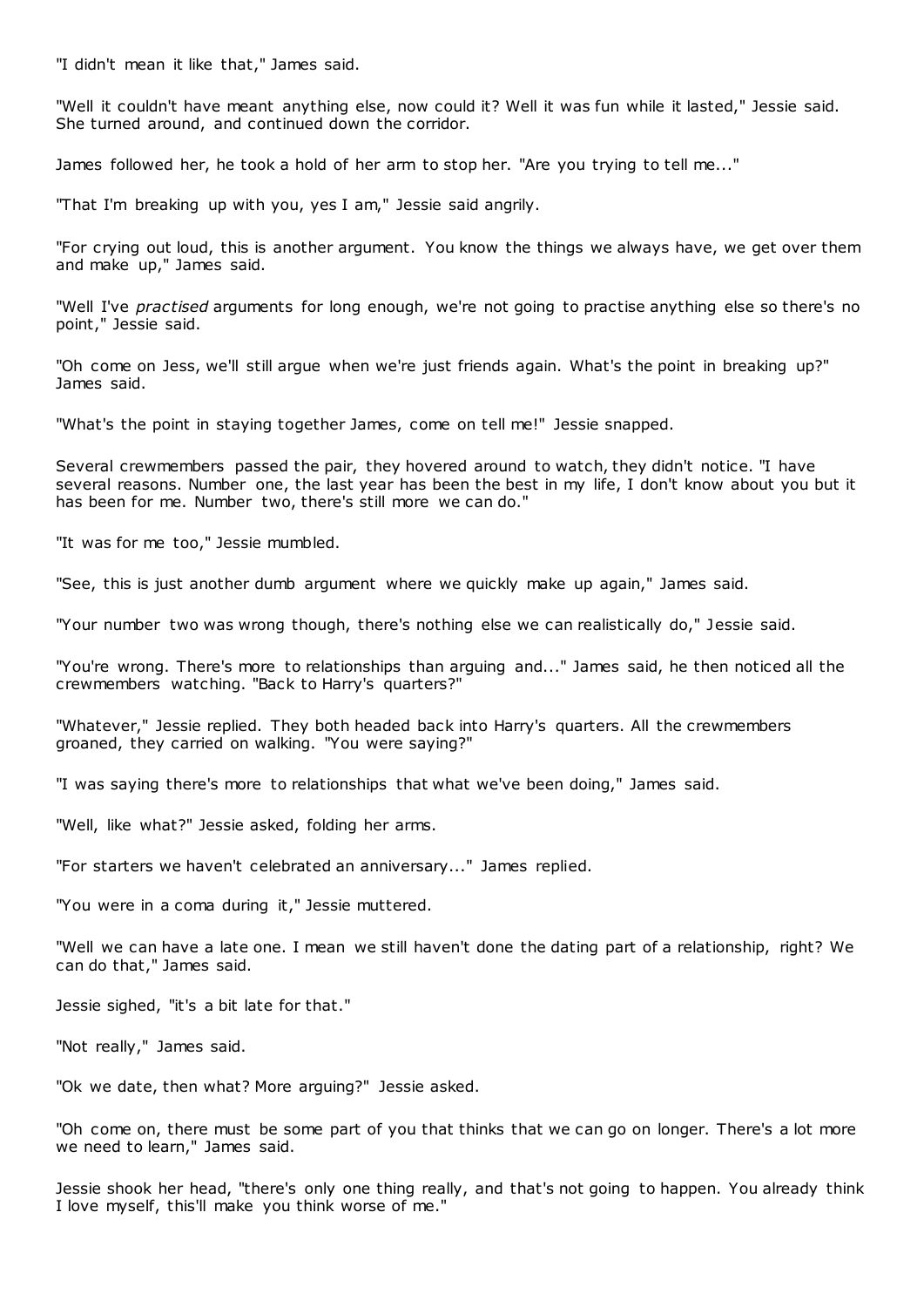"I don't think that. I didn't mean it that way," James said.

"We say a lot of things we don't mean," Jessie said.

"Well that's the bad part of arguments, the good part is when we make up. Can we do that?" James asked.

"Yes, but as friends. There's nothing more we can do," Jessie replied.

"But you just said there is one more thing," James said.

"I dunno," Jessie muttered.

"Dunno what?" James said questioningly.

"I dunno what you'll think of me for suggesting it," Jessie said.

"It can't be that bad," James said.

"All right, you wanna know?" Jessie asked.

"Yeah, go on," James replied.

Jessie sat down on the sofa, "can we sit for this?"

"Sure," James replied. He sat down next to her.

"Just lately, well when you were in the coma, I've had time to think. Well I figured out that I'm not scared anymore," Jessie said.

James looked confused, "scared of what?"

Jessie briefly glanced at him, "no I can't do it."

"Oh come on, just tell me," James said.

"Ok, I'll put it another way. This relationship is about first firsts, right?" Jessie said.

"Yeah it is a bit," James said.

"Well you remember I wanted to do this relationship because I found out you didn't sleep with Seska, or with anyone for that matter. I wanted my first boyfriend to think of me as their first too," Jessie said nervously.

James' eyes widened slightly, "oh I see. You're not scared anymore?"

"No," Jessie said.

James stood up quickly, "um well, that's great, I think."

Jessie stood up too, "now you think less of me, I knew it."

"No I don't. I just wasn't expecting you to get over it while you were with me," James stutt ered.

Jessie couldn't contain her surprise, she looked a little guilty, "oh my god."

"What?" James said.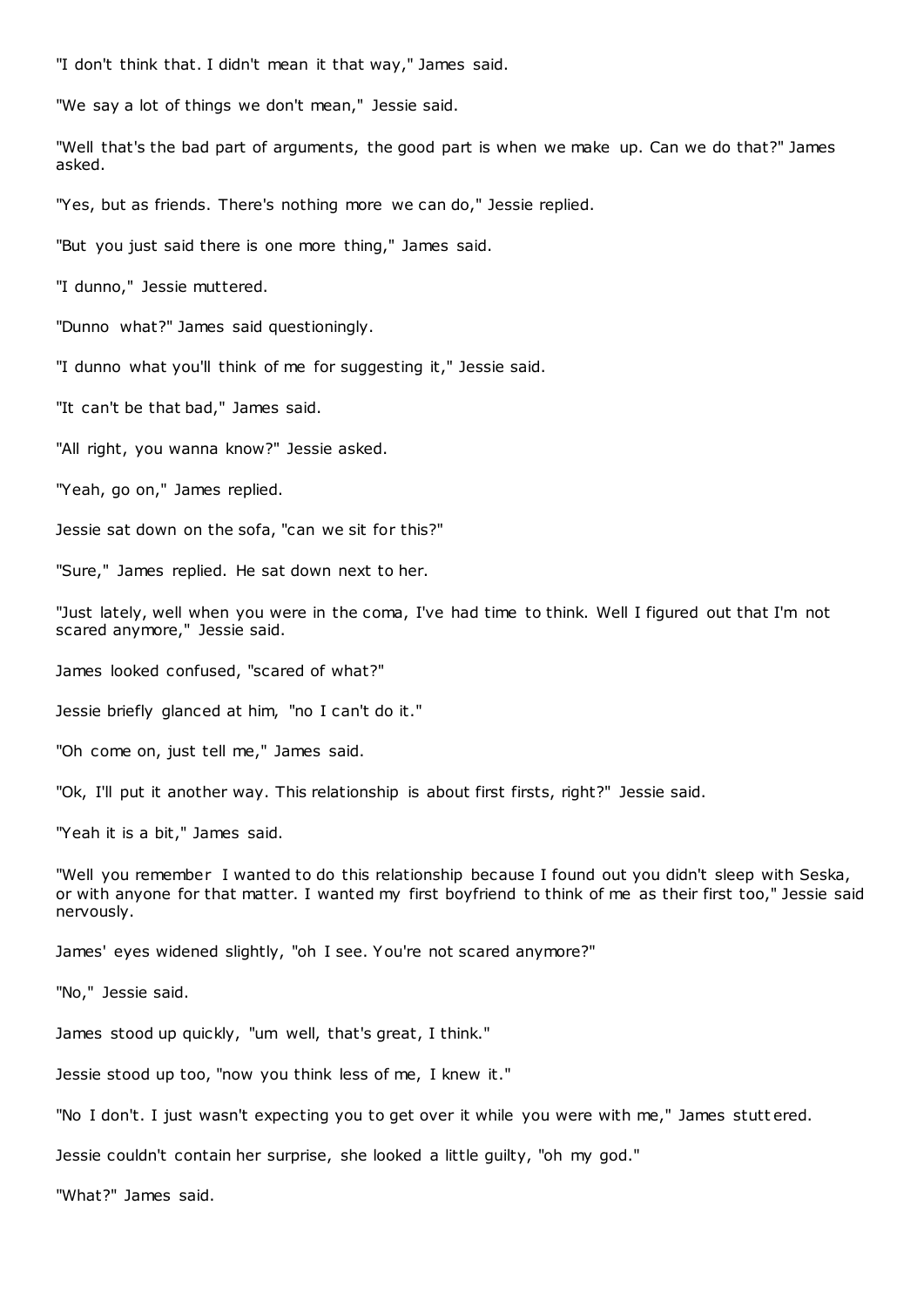Jessie went over to him, she placed her hand on his arm. "All this time I thought I was the only one who was scared. I never knew, that was thoughtless."

"I'm not scared, no way," James said.

"James it's ok, you don't have to lie, you can tell me anything," Jessie said, looking down at the ground. "You're still scared and that's okay. Don't worry about it, I'm not in a hurry."

James turned around to face her, "so you still want to be a practice couple?"

"Yeah I do, I couldn't stay mad at you after that," Jessie replied with a sweet smile.

"Great, but that means we have to..." James said.

Jessie giggled, "no there's no *have to*. Only when or if you're ready."

"Oh great, no pressure, thanks a lot," James winced.

"You're welcome, come on let's make up," Jessie said. They both hugged each other.

# **The next day, the Conference Room:**

Ligod was busy pacing the room, Kathryn was busy drinking coffee at the table. James walked into the room, Ligod stopped pacing and rushed over to him.

"Ah Mr Taylor, I'm so glad that you finally decided to see me. Zare has been placed into care, she could turn evil if she carries on this way," he said.

"Well then I'm just going to make this quick. You watchers are sick, manipulative murderers who sees us as expendable objects and I don't want anything to do with you," James said. He turned to leave.

"You don't understand, that colony had to be investigated," Ligod said.

James turned back around, "maybe if you'd have left it alone no one else would have gotten hurt."

"You are only new to this game, and you don't know the rules. You will never understand if you ignore me," Ligod said.

"I play by my own rules, I always have. It's kept me alive, and I'm not totally new to the *game* either. Seven Chosens have died because of you stupid watchers, I think all the Slayers would be better off without you lot," James said.

"It was not known for sure that Rean and Zare were the Chosens. Besides according to Zare she was rejected by the demon. According to her, you are the Chosen, not her," Ligod said.

"I don't get what you mean," James said.

"Those demons know their Chosens from their Naturals, they feed on the Chosens cos it gives them more power to share between the whole group. Naturals don't give them enough," Ligod said.

"You're wrong. I can't be, for one thing I had a sister but she's dead. My parents are dead, there can't be only one remember," James said.

"Yes but the reason why there is confusion in this generation is because there's a temporal violation at work, and..." Ligod said.

"Save that crap, I'm not a Chosen. Zare and Rean are, and Rean's dead, you're just trying to make things better for yourself," James said.

"You're the one in denial. Most Chosens are not sure about what they are but..." Ligod said.